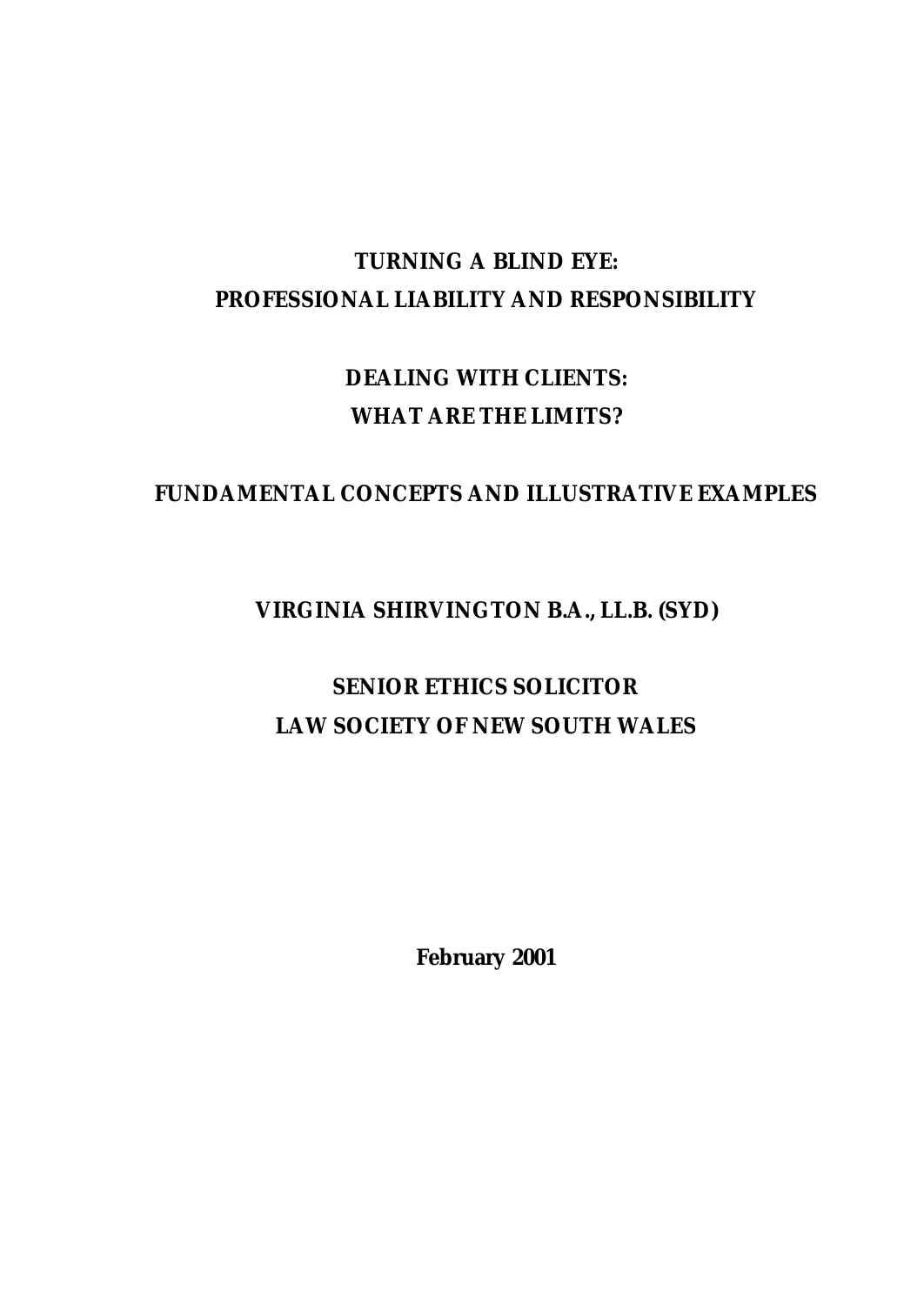# **Turning a Blind Eye: Professional Liability and Responsibility: Dealing with Clients**

Turning a blind eye to fraudulent activities often occurs through ignorance or unsuccessful attempts to balance the various duties which the lawyer owes either because it is too difficult or it conflicts too much with commercial realities.

This paper explores solicitors' participation in fraudulent activities, assisting a client's or a third party's fraudulent activities, reporting serious offences including a discussion of Section 316 of the Crimes Act in the context of the duty of confidentiality to the client and preventing serious offences.

Professional responsibility involves recognising how to balance the various duties owed by lawyers: to the administration of justice, to the Court of which practitioners are officers, to the client, to the public and to the profession.

Professional liability arises from dereliction of any of those duties and may lead to the possible consequences of being complained about, being subject to disciplinary action and/or being sued at law by a client or another party.

The problems inherent in the issues referred to above reflect the problem in trying too hard to look after the client's interests. Many complaints and actions against practitioners arise because the opposite has occurred. In the cases we are dealing with generally the client would not be complaining because the solicitor did something improper but, it is not entirely unheard of for the client to complain because the solicitor has *not* done something improper.

What is "fraudulent activity" for the purposes of this paper, how a lawyer might be described as participating in it, the consequences and what happens where you find out after the event a client has participated in a fraudulent activity are issues to be explored in this paper.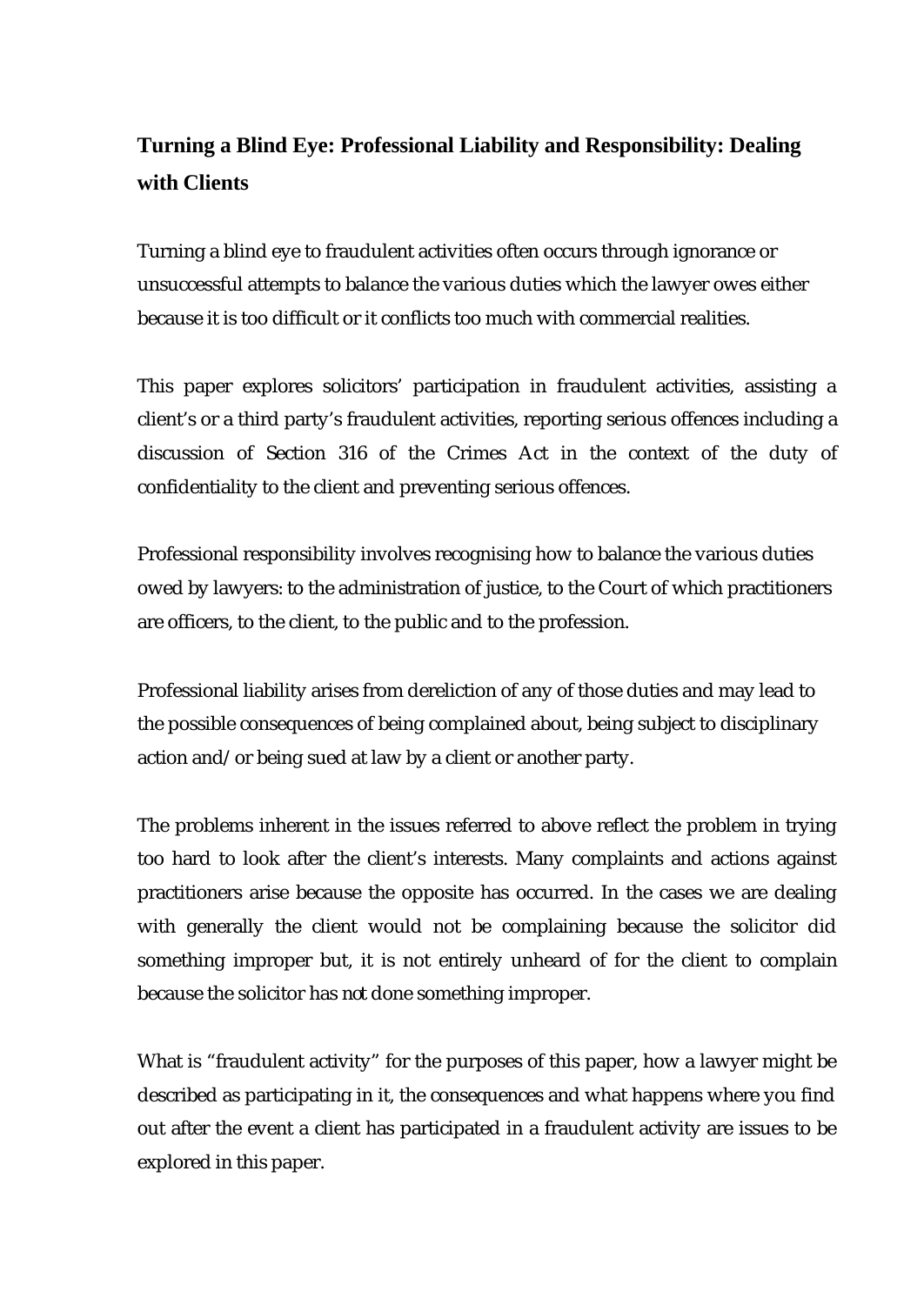### **The Honourable Profession**

 *"The law should protect the rights and freedoms of members of the community. The administration of the law should be just.*

*The lawyer practises law as an officer of the Court. The lawyer's role is both to uphold the rule of law and serve the community in the administration of justice."*

These are the opening words of the Statement of Ethics proclaimed by the Council of the Law Society of New South Wales on 20 November 1994.

Much earlier, Isaacs J made the following statement *in Incorporated Law Institute of New South Wales -v- R D Meagher* **(1909) 9 CLR 655 at 681** which is important in understanding the role of the lawyer in society:

*"… there is therefore a serious responsibility on the court – a duty to itself, to the rest of the profession, to it suitors, and to the whole of the community to be careful not to accredit any person as worthy of public confidence who cannot satisfactorily establish his right to that credential."*

These comments are mirrored by the later comments of Kirby P speaking of the barrister's duty of candour to the courts in *New South Wales Bar Association -v-Thomas* **(No 2) (1989) 18NSWLR 193**, a matter involving a failure of counsel to disclose during criminal proceedings how certain statements had been obtained. Kirby P said at p204:

*"The rank of barrister is one of status. With it go obligations which cannot be shaken off or forgotten simply because the holder of the office has not been practising in the daily work of a barrister. If a person does not wish to assume the obligations to the Court of the barrister, that person should not seek admission by the Court as such. Once admitted, the additional duties of invariable candour as well as honesty to a Court prevail."*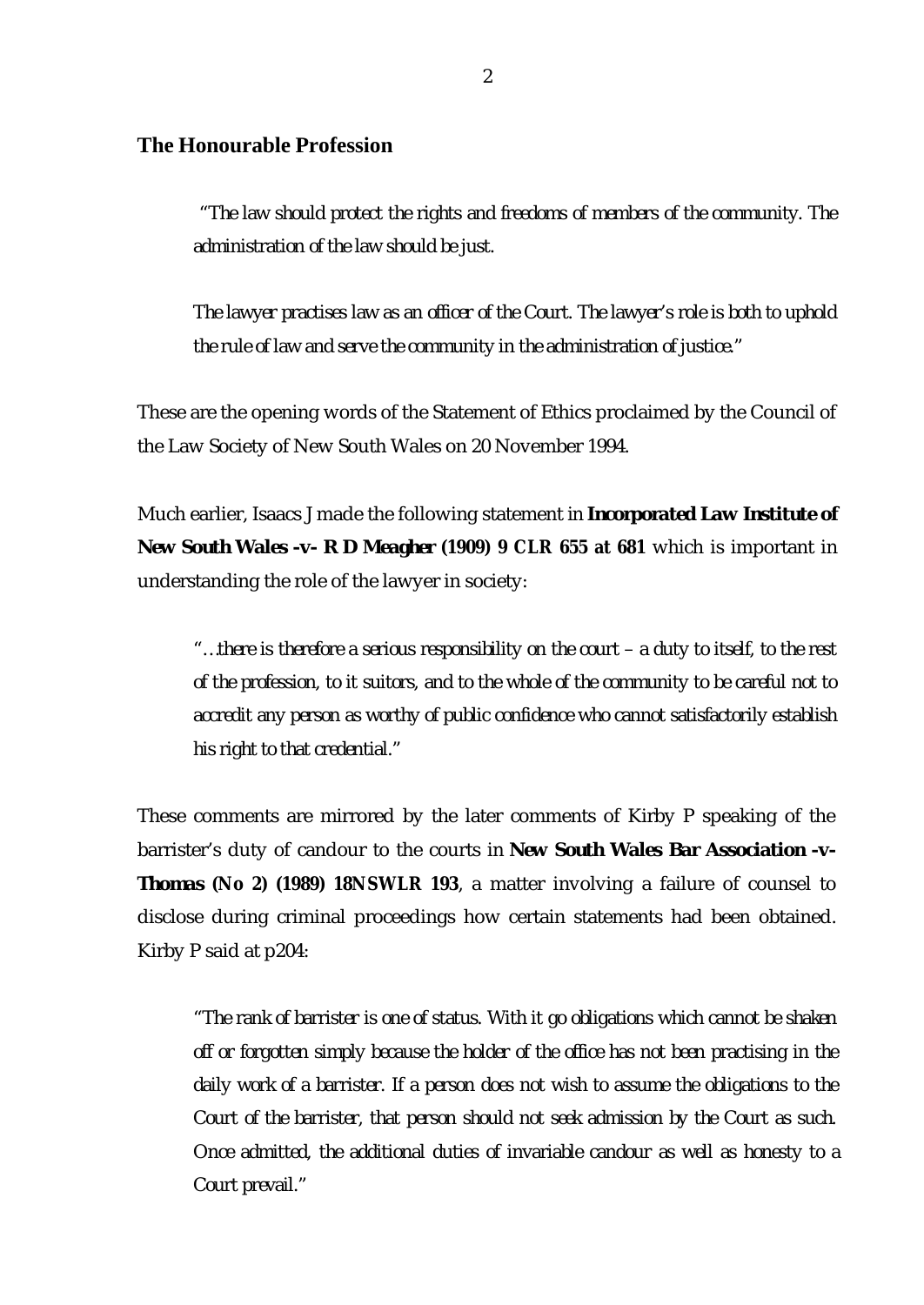Solicitors, like all members of the community are subject to the law: statute law and the common law. However, the legal profession is in a different position in a two fold way: a breach of the law might bring professional as well as legal sanctions but also, members of the legal profession may be excused from complying with the law as ordinary members of the community must where that is for the proper protection of the client eg where legal professional privilege/client legal privilege applies. This often raises vexed issues and requires lawyers to walk a fine line.

There are many ways in which acting in accordance with the client's wishes, and therefore on the face of it in accordance with the client's interests, will interfere with the due administration of justice referred to by Lord Reid.

As well as being subject to the general law, solicitors as members of the profession are subject to:

- *The Legal Profession Act, 1987* "An Act to regulate the admission and practice of barristers and solicitors" ("the Act")
- *The Revised Professional Conduct & Practice Rules* made by the Council of the Law Society of New South Wales on 24 August 1995 pursuant to its power under Section 57B of *the Legal Profession Act, 1987* ("the Rules")
- The *Statement of Ethics* proclaimed by the Law Society of New South Wales in November 1994, a copy of which is reproduced at the end of this paper

There is a significant body of Common Law authority in relation to the professional obligations of solicitors.

**The Law Society's Role: The Ethics Section and the Ethics Committee**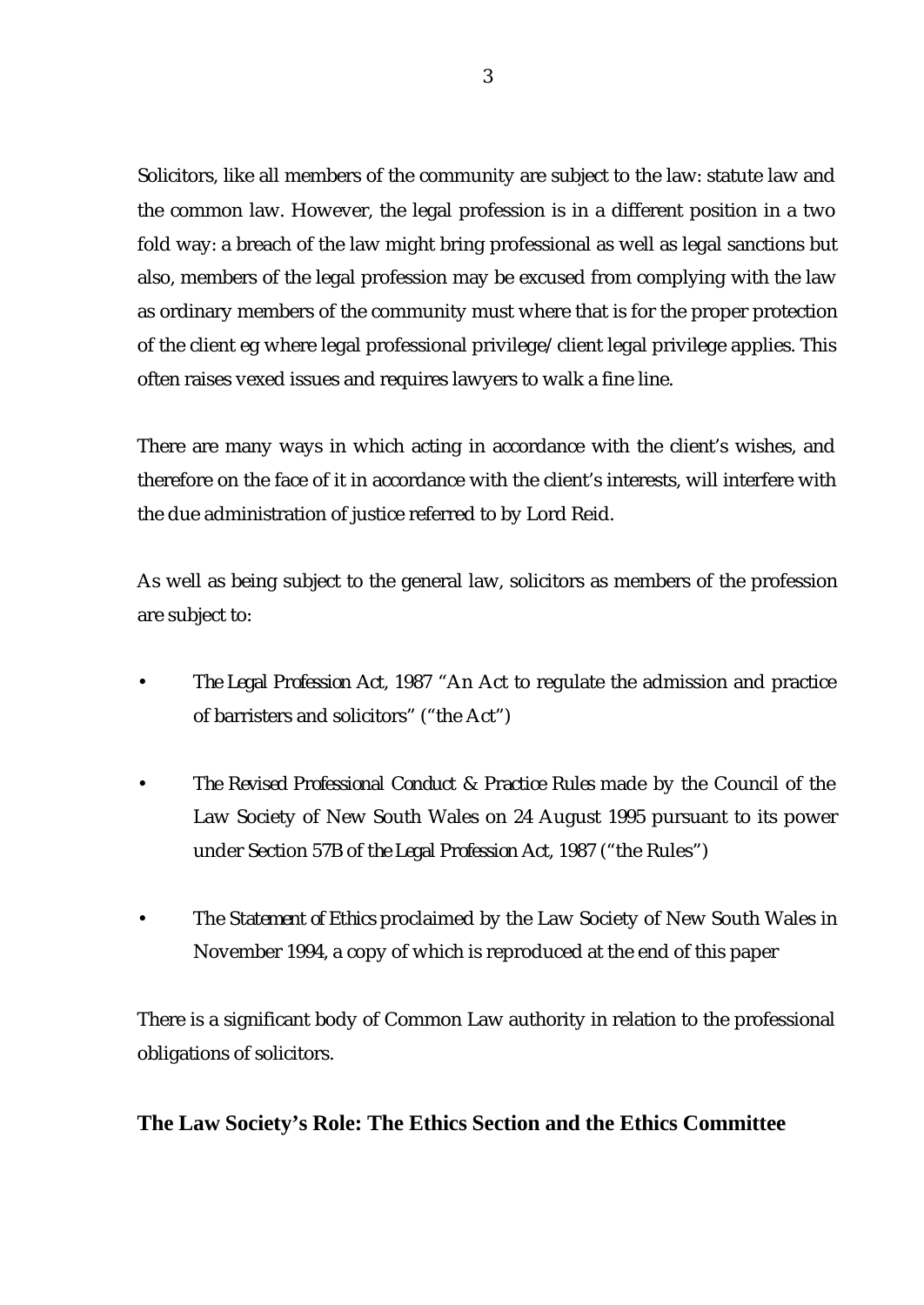Ethical dilemmas constantly arise for the profession in dealing with the conflicts between the various duties owed by solicitors. The Ethics Section of the Professional Standards Department of the Law Society of New South Wales, for which I am responsible as Senior Ethics Solicitor, receives well over 2,000 Ethics enquiries per year. Many of these relate to problems concerning confidentiality. On average one enquiry per week will be categorised as "Assisting fraudulent activity" and many others will involve activity which might be described as misleading a client, misleading the court, misleading another practitioner or misleading a third party. Therefore, the issue of turning a blind eye in the context of legal practice and bearing in mind the lawyer's professional responsibility is very much a live issue.

The functions of the Ethics Section include recognising, considering and acting upon policy issues involving ethical principles affecting solicitors in New South Wales; resolution of disputes involving ethical issues; complaint prevention and education. The Ethics Committee which is a Committee of the Council of the Law Society of New South Wales basically oversees the work of the Ethics Section and matters which are particularly contentious or involve policy are referred to the Ethics Committee. The matters referred from the Ethics Section to the Ethics Committee comprise a small proportion of the Ethics Section's work.

# **Engaging in Personal Illegal Activity**

Clearly it is professionally improper to break the law in a personal sense. Section 127(1)(b) of the Act defines professional misconduct as including *"conduct (whether consisting of an act or omission) occurring otherwise than in connection with the practice of law which, if established, would justify a finding that a legal practitioner is not of good fame and character or is not a fit and proper person to remain on the roll of legal practitioners".*

Examples of matters where solicitors' names have been struck off the Roll of Solicitors following criminal convictions are:

• **Boland**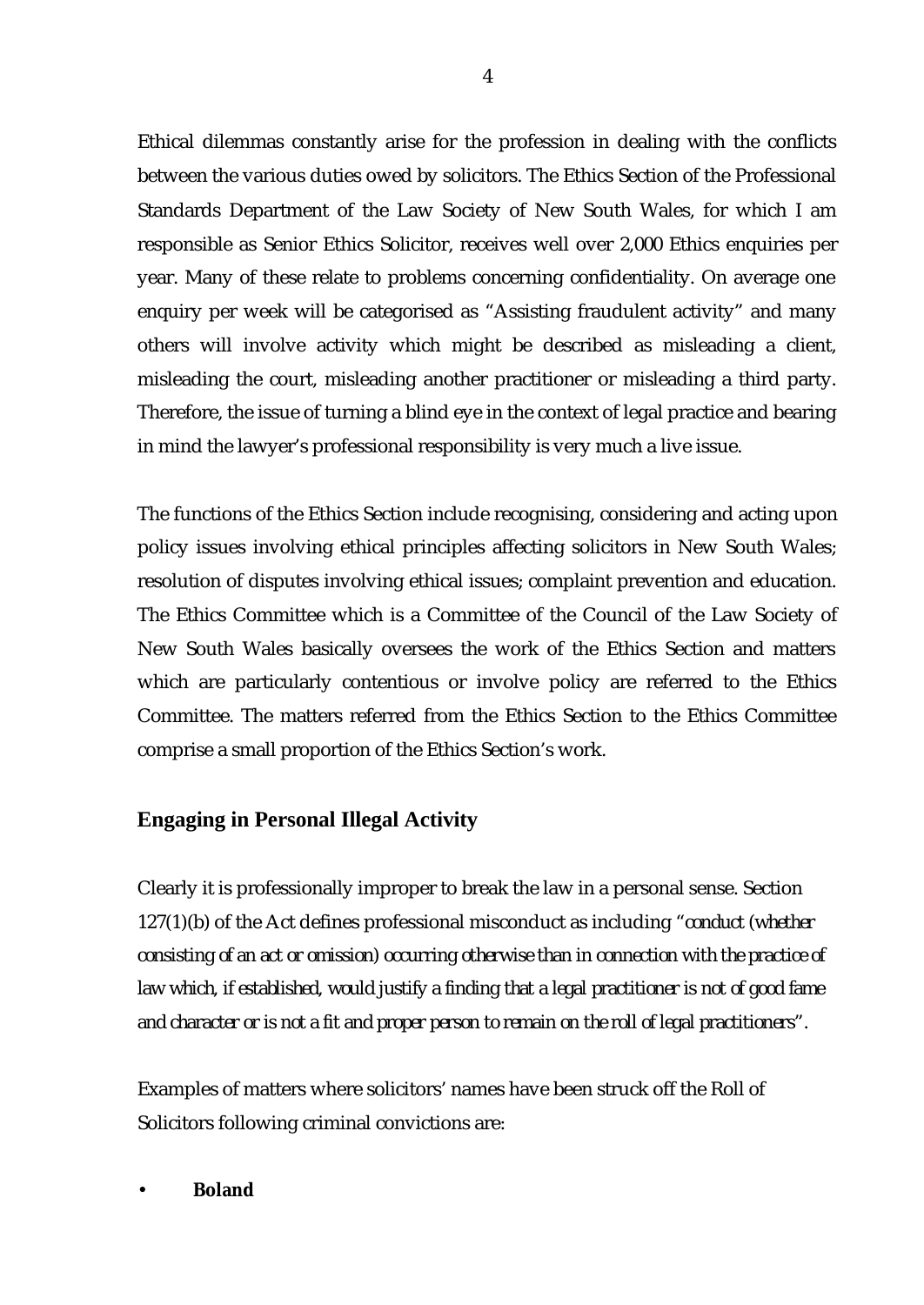By order of the Administrative Decisions Tribunal (Legal Services Division) on 22 December 2000 the name of B J Boland was ordered to be removed from the Roll of Legal Practitioners. He had been convicted of the charge of fraudulent misappropriation under Section 178A of the Crimes Act, 1900.

#### • **Hampton**

On 19 January 2001 the ADT (LSD) ordered that the name of M J Hampton be removed from the Roll of Legal Practitioners in New South Wales. He had been convicted at the Downing Centre Local Court on four charges of dishonesty.

#### • **Pangallo**

The Prothonotary of the Supreme Court of New South Wales commenced proceedings against the solicitor for a declaration that he had been guilty of professional misconduct and that his name should be removed from the Roll of Solicitors on the ground of his conviction of having bribed a public officer.

You may have acted just as improperly as committing an illegal act yourself if you assist a client or another party to do so.

# **The Solicitor/Client Relationship**

The solicitor/client relationship is the basis of professional practice. It is a relationship which obviously brings rewards but which also carries with it onerous responsibilities, risks and pressures.

This paper focuses on the real meaning of the duty to the client, its limitations and where it fits in with the various duties which practitioners owe.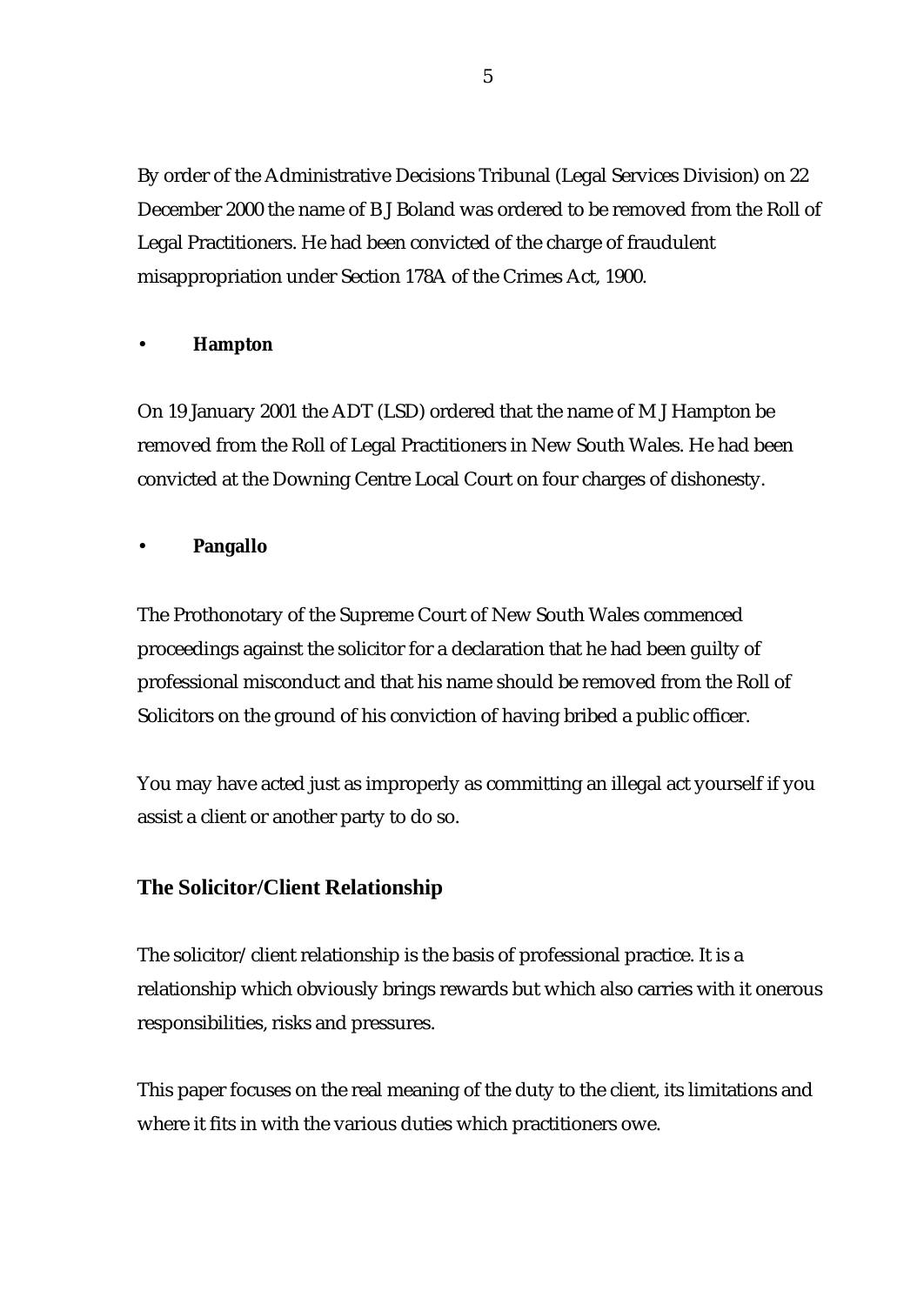The duty to the client is often described as paramount. This obviously means that in conducting a matter for a client your primary consideration is the client's best interests, not those of the opposing party or anyone else including yourself. However, the duty to the client cannot override the other duties referred to above.

A forceful commentary on the solicitor/client relationship is found in *Tyrrell -v-Bank of London* **(1862) 10HLC26** where at pp 39-40 Lord Westbury said:

*"… there is no relation known to society, of the duties of which it is more incumbent upon a court of justice strictly to require a faithful and honourable observance, than the relation between solicitor and client."*

In *Rondel -v- Worsley* **[1969] 1 AC 191 at 227; [1967] All ER 993 at 998 Lord Reid** put the duty to the client and to the Court in perspective:

*"Every Counsel has a duty to his client fearlessly to raise every issue, advance every argument and ask every question, however distasteful, which he thinks will help his client's case. But, as an officer of the Court concerned in the administration of justice, he has an overriding duty to the Court, to the standards of his profession, and to the public, which may and often does lead to a conflict with his client's wishes or with what the client thinks are his personal interests. Counsel must not mislead the court, he must not lend himself to casting aspersions on the other party or witnesses for which there is no sufficient basis in the information in his possession, he must not withhold authorities or documents which may tell against his clients but which the law or the standards of his profession require him to produce."*

The crucial points in the Statement of Ethics and its acknowledgment of the lawyer's role of upholding the rule of law and serving the community in the administration of justice vis-à-vis the solicitor/client relationship are that lawyers should:

- Serve their clients' interests competently.
- Communicate clearly with their clients.
- Keep the affairs of clients confidential, unless otherwise required by the law.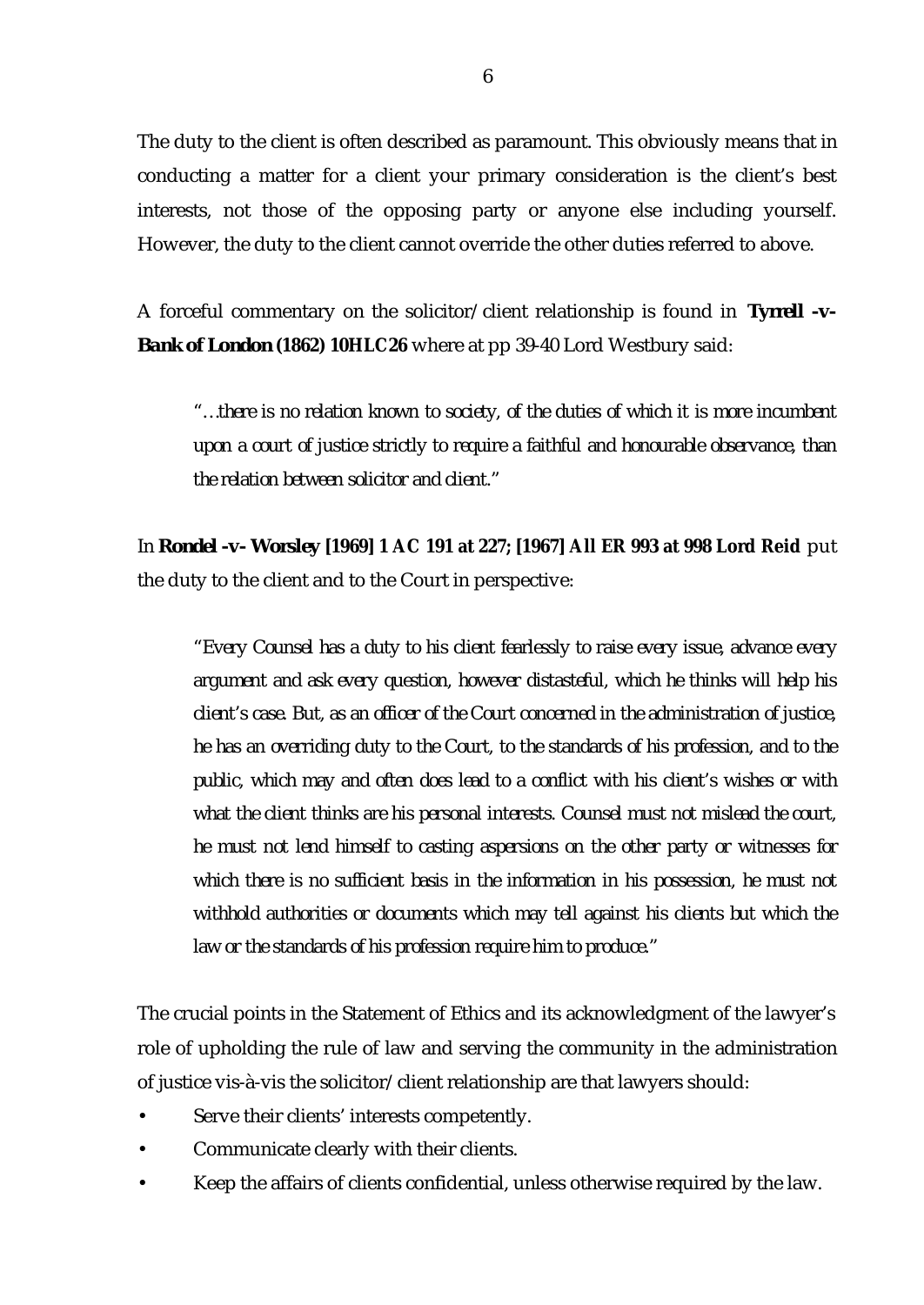- Maintain and defend the rights and liberty of the individual.
- Avoid any conflict of interest.

Importantly, in terms of the "balancing act" which must be observed in putting the lawyer's duties into context, the Statement of Ethics says:

*"In fulfilling this role, lawyers are not obliged to serve the client's interests alone, if to do so would conflict with the duty which lawyers owe to the Court and to serving the ends of justice."*

The Rules deal in discrete chapters with: relations with clients; practitioner's duties to the Court; relations with other practitioners and relations with third parties.

Section 38H of the Act provides that practice as a solicitor is subject to the Rules. Section 57D(4) provides that while a breach of the Rules may not necessarily involve a breach of the Act it may amount to professional misconduct or unsatisfactory professional conduct.

The chapter on relations with clients deals with acceptance of retainer, confidentiality, conflict of interest (acting against a former client, acting for more than one party and avoiding a conflict of interest yourself with the client), termination of retainer, ownership of client's documents, receiving a benefit under a will or other instrument, borrowing transactions and some more practical provisions relating to file registers etc.

The need for the lawyer to advise the client objectively is reflected in the Advocacy Rules which are part of Rule 23 of the Rules. Rule A18 under the heading "Independence – Avoidance of personal bias" says:

*"A practitioner must not act as the mere mouthpiece of the client or of the instructing practitioner and must exercise the forensic judgments called for during the case*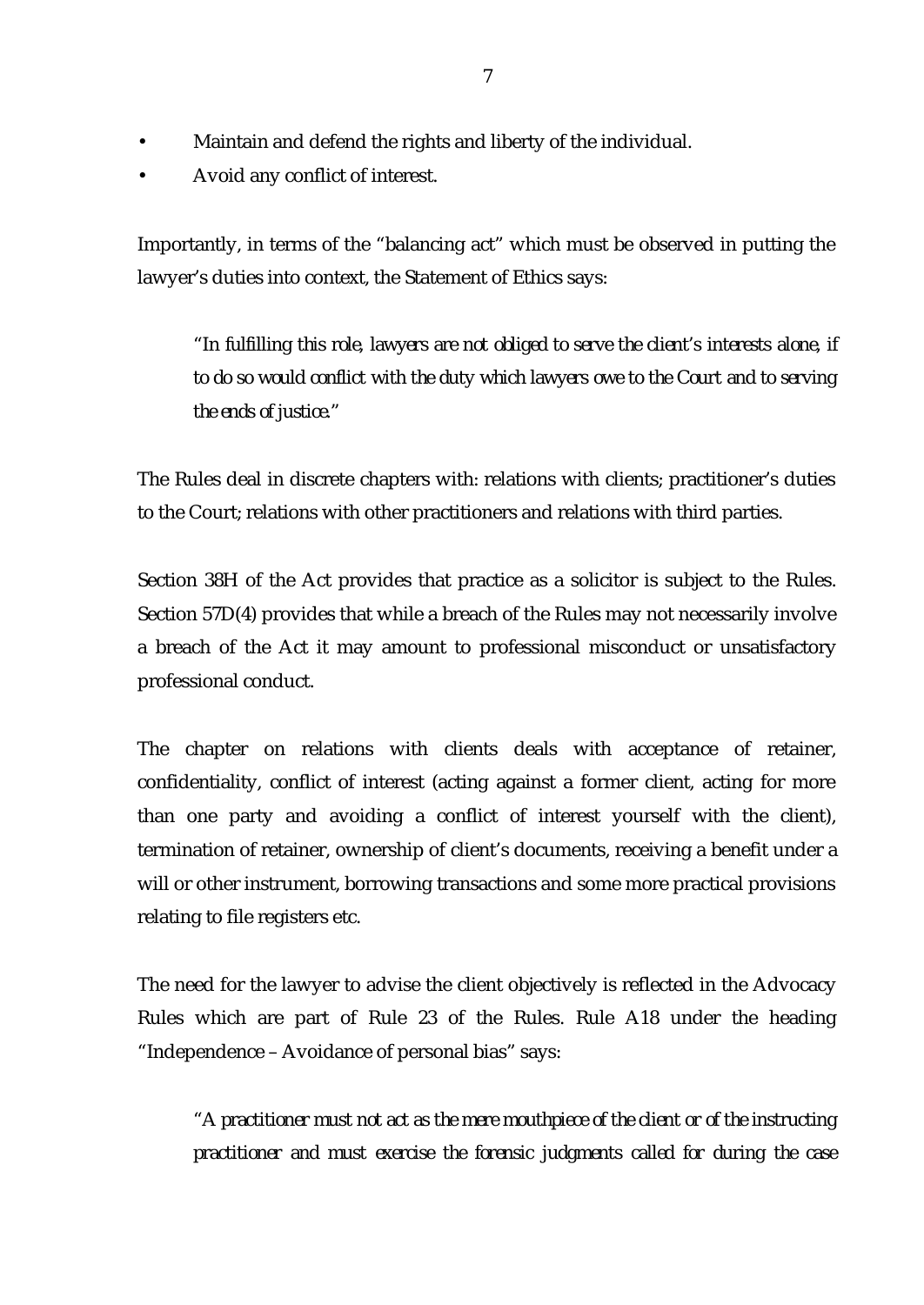*independently, after appropriate consideration of the client's and the instructing practitioner's desires where practicable."*

Rule A20 says that:

*"A practitioner must not make submissions or express views to a Court on any material evidence or material issue in the case in terms which convey or appear to convey the practitioner's personal opinion on the merits of that evidence or issue."*

The Advocacy Rules touch upon the possible conflicts between a practitioner's duty to the client, the Court and to other parties. They demonstrate that while you are the client's professional agent and adviser, you play an individual/independent role. This is particularly important where the client may feel that it is in his or her interests to take a step which might be illegal or involve the solicitor in a breach of ethical duties.

It is particularly problematic and increasingly prevalent where a client wishes to mislead another party to secure a benefit.

Blindly following the client's instructions is fraught with risk. This may seem trite to say but observing that in the face of a client exerting significant pressure is not always as simple as it might seem or should be.

As between the solicitor and the outside world the solicitor almost becomes the alter ego of the client but as between solicitor and client there obviously must be a separation of identities.

Street C J in *Law Society of New South Wales -v- Harvey* **[1976] 2NSWLR154** said of the fiduciary nature of a solicitor's duty to clients:

*"An appreciation of that duty depends not upon some technical construction but upon applying the ordinary concepts of fair dealing between honourable men."*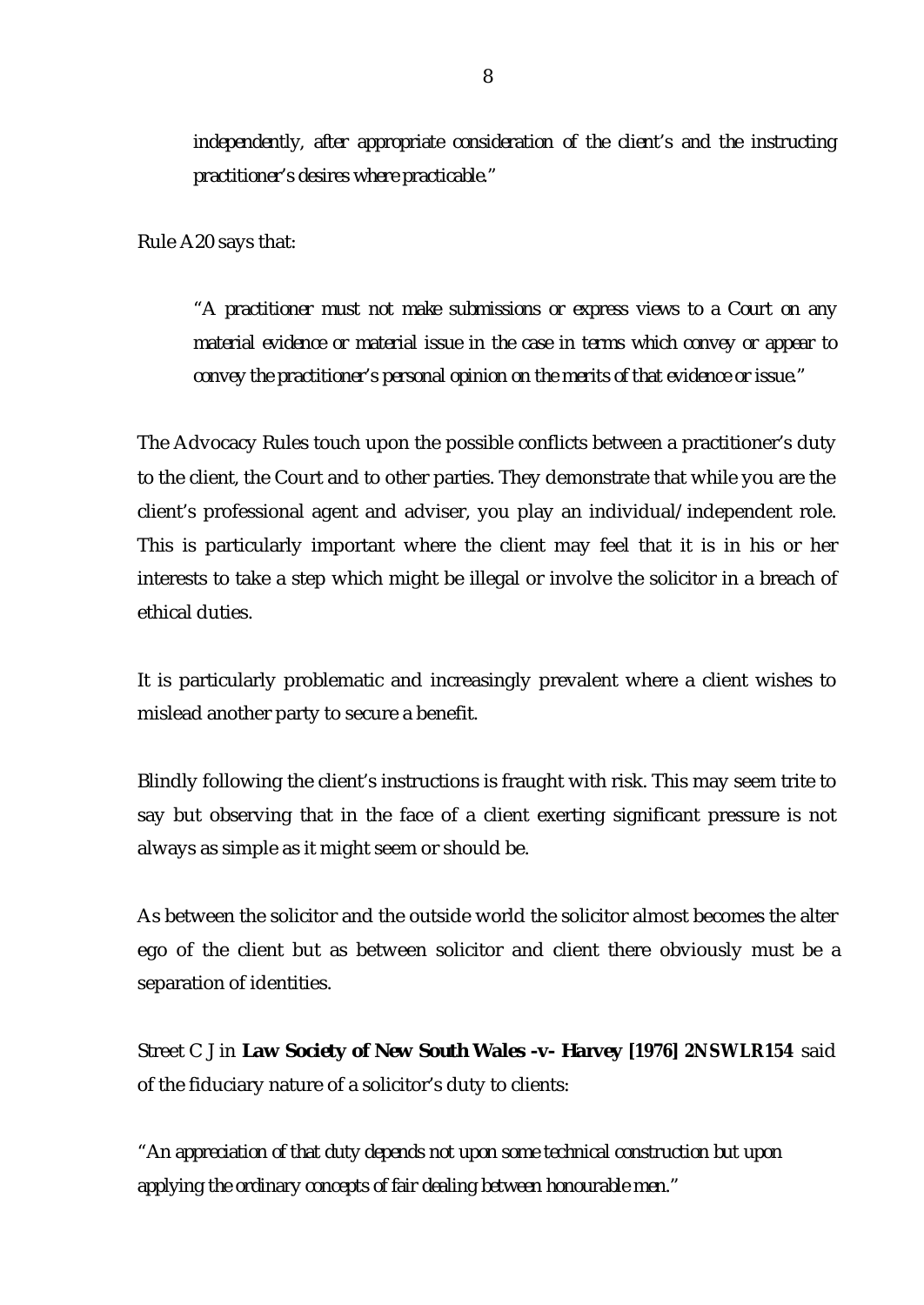There is a significant body of case law including "disciplinary" judgments in relation to assisting a client's fraudulent activity.

### **Assisting Fraudulent or Improper Activity**

The first general point before dealing with this issue is to emphasise that a problem which can generally be described as *"assisting fraudulent activity"* is not confined to being a party together with the client or advising a client how to commit fraud but rather any illegal or improper activity.

"Fraud" by its dictionary definition means *"criminal deception, dishonest artifice or trick"* and therefore might relate to any form of deception. I am not limiting this discussion to matters involving what technically might be classed as "fraud" at law.

The second general point is that each situation must be considered according to its own special set of facts.

**Abuse of process/spurious cases**

Assisting a client by bringing a spurious case or a case brought to achieve an ulterior purpose is professional improper and there is an emerging body of case law dealing with costs orders being made personally against practitioners. A good example of these is *Levick -v- Deputy Commissioner of Taxation*, a judgment of the Full Court of the Federal Court of Australia N1466 of 1999 delivered on 23 May 2000 which summarises earlier authorities. In that case a costs order was made against a solicitor acting for a debtor who raised unarguable points in a Notice of Opposition filed in bankruptcy proceedings and the case deals fully with circumstances in which costs may properly be ordered against a solicitor. The judgment quotes favourably the following comment of Hill J in the original proceedings from which the appeal was brought: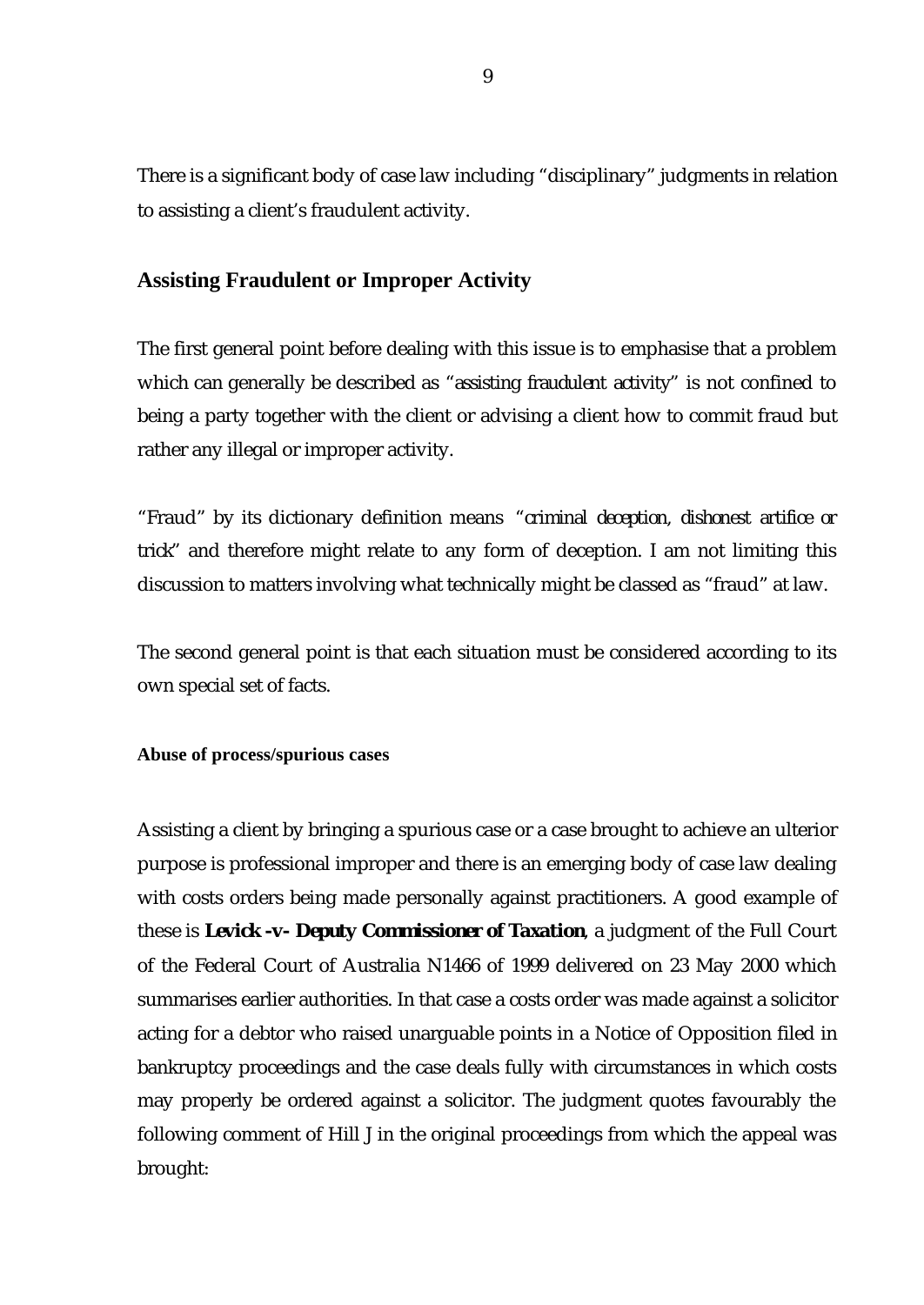*"It is not as if these arguments would have originated from the client. They clearly originated with the lawyers. It is obvious enough that they were intended to delay as long as possible the making of a sequestration order against Mr Quinn. But it is not necessary to go that far to justify the making of an order that the solicitor pay the costs of the Deputy Commissioner on an indemnity basis occasioned by the raising of these matters. There is, as well, an ethical question which arises where a solicitor or counsel advised their clients to pursue spurious arguments before the Courts."*

The Full Court quoted the following comment of the Sachs J in *Edwards -v-Edwards* **[1958] P 235** speaking of the jurisdiction to award costs against a solicitor *"No definition or list of classes of improper acts which attract the jurisdiction can, of course, be made; but they certainly include anything which can be termed an abuse of the process of the Court and oppressive conduct generally. It is also from the authorities clear, and no submission to the contrary is made, that unreasonably to initiate or continue an action when it has no or substantially no chance of success may constitute conduct attracting an exercise of the above jurisdiction."*

Hill J had said *"the jurisdiction is, I think, one that must be exercised sparingly, having regard to all the circumstances of a particular case. It is clear enough that a litigant is entitled to representation to vindicate a particular legal right, or to maintain a legal defence. Should it turn out that the litigation is decided adversely to the litigant it does not follow that costs should, in consequence, be ordered against the legal adviser, be he or she a solicitor or a barrister. Were that the case those seeking to advance legitimate claims, or to pursue legitimate defences might well be deprived of legal representation and access to justice, in consequence, would be impeded."*

In *White Industries (QLD) Pty Limited -v- Flower and Hart* **(1998) 156 ALR 169 at 236**, Goldberg J, dealing with abuse of process by bringing or maintaining proceedings on behalf of a client with no or substantially no prospect of success said:

*"There must be something more namely, carrying on that conduct unreasonably. It is not clear what is encompassed by "unreasonably" initiating or continuing*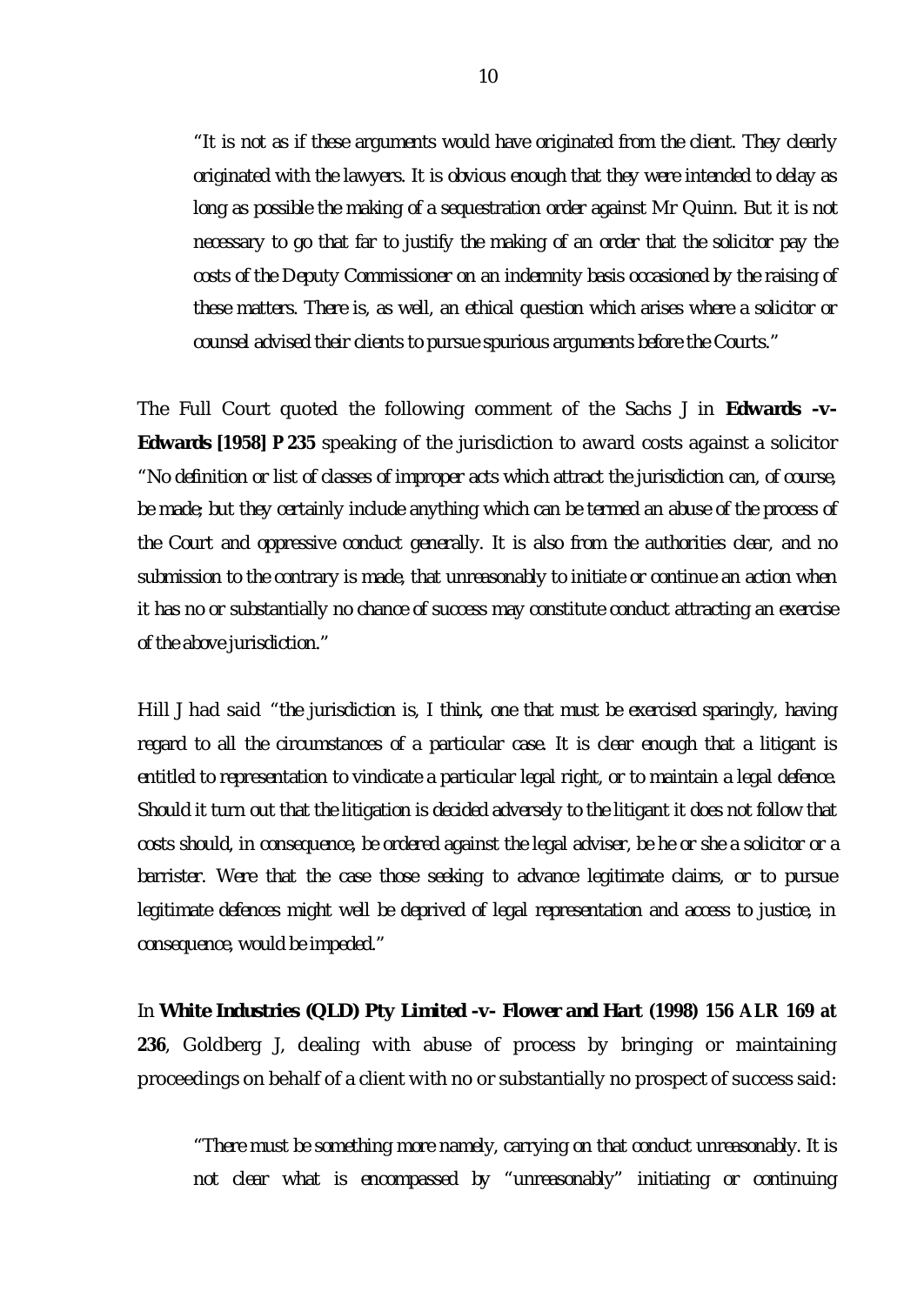*proceedings if they have no or substantially no chance of success. It seems to me that it involves some deliberate or conscious decision taken by reference to circumstances unrelated to the prospects of success with either a recognition that there is no chance of success but an intention to use the proceedings for an ulterior purpose or with a disregard of any proper consideration of the prospects of the success."*

# In that case Goldberg J also quoted a decision of the English Court of Appeal in *Ridehalgh -v- Horsefield* **[1994] Ch. 205:**

*"It is, however, one thing for a legal representative to present, on instructions, a case which he regards as bound to fail; it is quite another to lend his assistance to proceedings which are an abuse of the process of the Court. Whether instructed or not, a legal representative is not entitled to use litigious procedures for purposes for which they were not intended, as by issuing or pursuing proceedings for reasons unconnected with success in the litigation or pursuing a case known to be dishonest, nor is he entitled to evade rules intended to safeguard the interests of justice, as by knowingly failing to make full disclosure on ex parte application or knowingly conniving at incomplete disclosure of documents. It is not entirely easy to distinguish by definition between the hopeless case and the case which amounts to an abuse of process, but in practice it is not hard to say which is which and if there is doubt the legal representative is entitled to the benefit of it."*

The conclusion which the Full Court reached in *Levick* was that *"What constitutes unreasonable conduct must depend upon the circumstances of the case; no comprehensive definition is possible. In the context of instituting or maintaining a proceeding or defence, we agree with Goldberg J that unreasonable conduct must be more than acting on behalf of a client who has little or no prospect of success. … We agree it was not necessary in the present case that the lawyers be satisfied that the points would succeed; but it was necessary they be satisfied there was a rational basis upon which they might succeed."*

In *Anstis and Anstis; and Hill, Doyle & Teague Trading as Turnbull Hill Lawyers* **[1999] FamCa 842** (judgment delivered on 3 June 1999) a case in which solicitors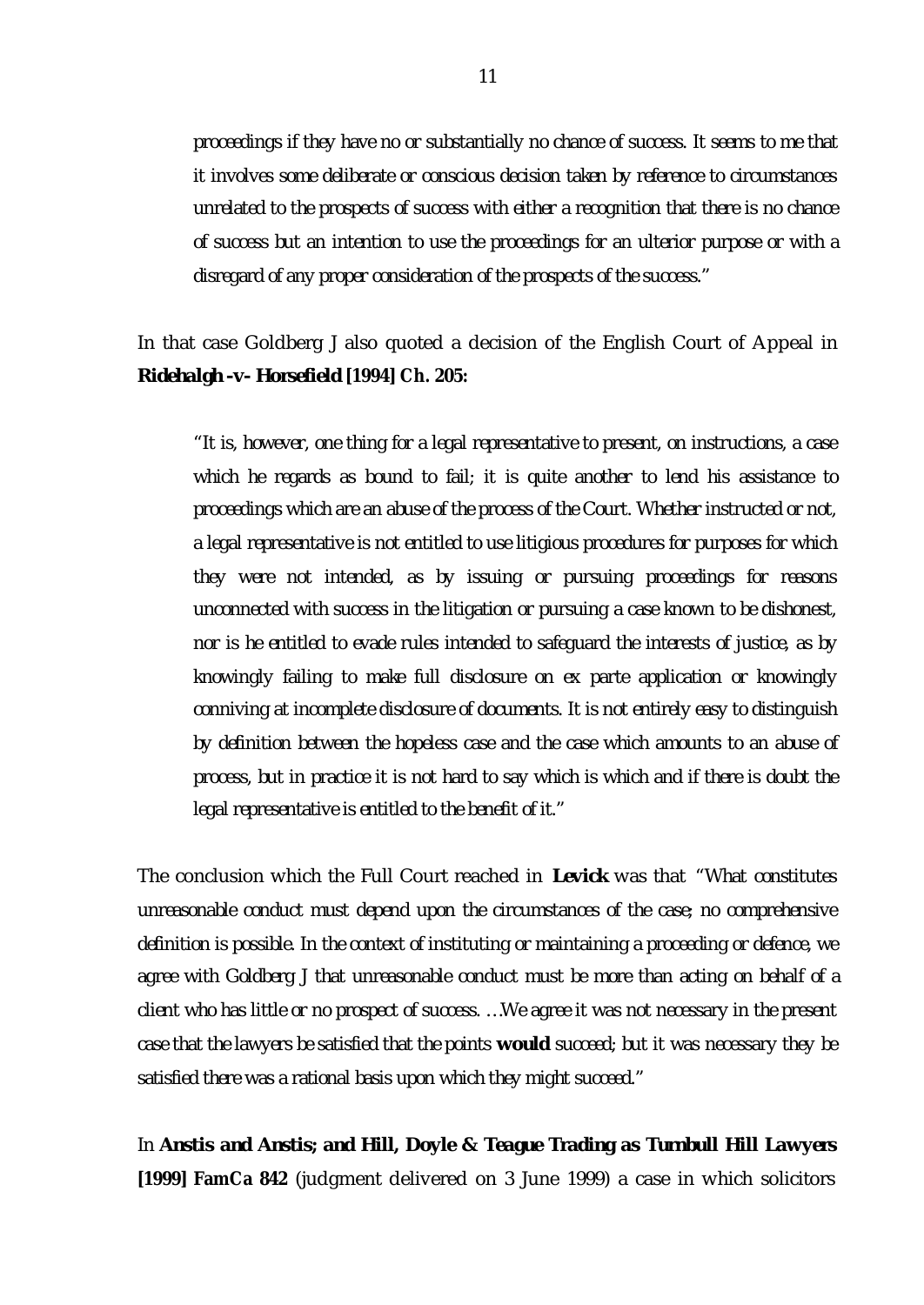were joined as respondent with their client following their refusal on behalf of the wife in a Family Law matter to hand over passports belonging to the husband Mullane J ordered that the solicitors pay on an indemnity basis a (large) proportion of the husband's costs noting that they *"had knowingly engaged in unlawful and apparently criminal behaviour in withholding the husband's passports".* His Honour noted *"The solicitor has a duty to the Court to promote the interests of justice whilst at the same time attending to the needs of the solicitor's client."*

#### **Defrauding the Revenue**

Defrauding the revenue or at least attempting to defraud the revenue was "flavour of the month" some years ago. This involved a "side agreement" between a vendor and purchaser that the purchaser would pay the vendor a sum of money (sometimes a significant sum of money) over and above the consideration stated in the contract, thereby reducing the amount which would attract stamp duty.

Alternatively, there might have been an attempt to cloak that sort of transaction in a veil of disclosure by splitting the contract into property and chattels. In the English case of *Saunders -v- Edwards* **[1987] 2 ALL ER 651** a solicitor assisted a client by falsely apportioning the consideration between a house and chattels described in a contract for the sale of land to avoid stamp duty thereby defrauding the revenue. The solicitor was found guilty of professional misconduct.

#### **Defrauding the Mortgagee**

Recently there has been what can be described as a spate of matters involving the inclusion in contracts for the sale of land of special conditions as to the payment of a lower figure on settlement within a particular period (usually the normal period between exchange and settlement) and not really an inducement to settle within a particular time but perhaps a clumsy attempt to defraud the mortgagee who would not normally be told of the special condition.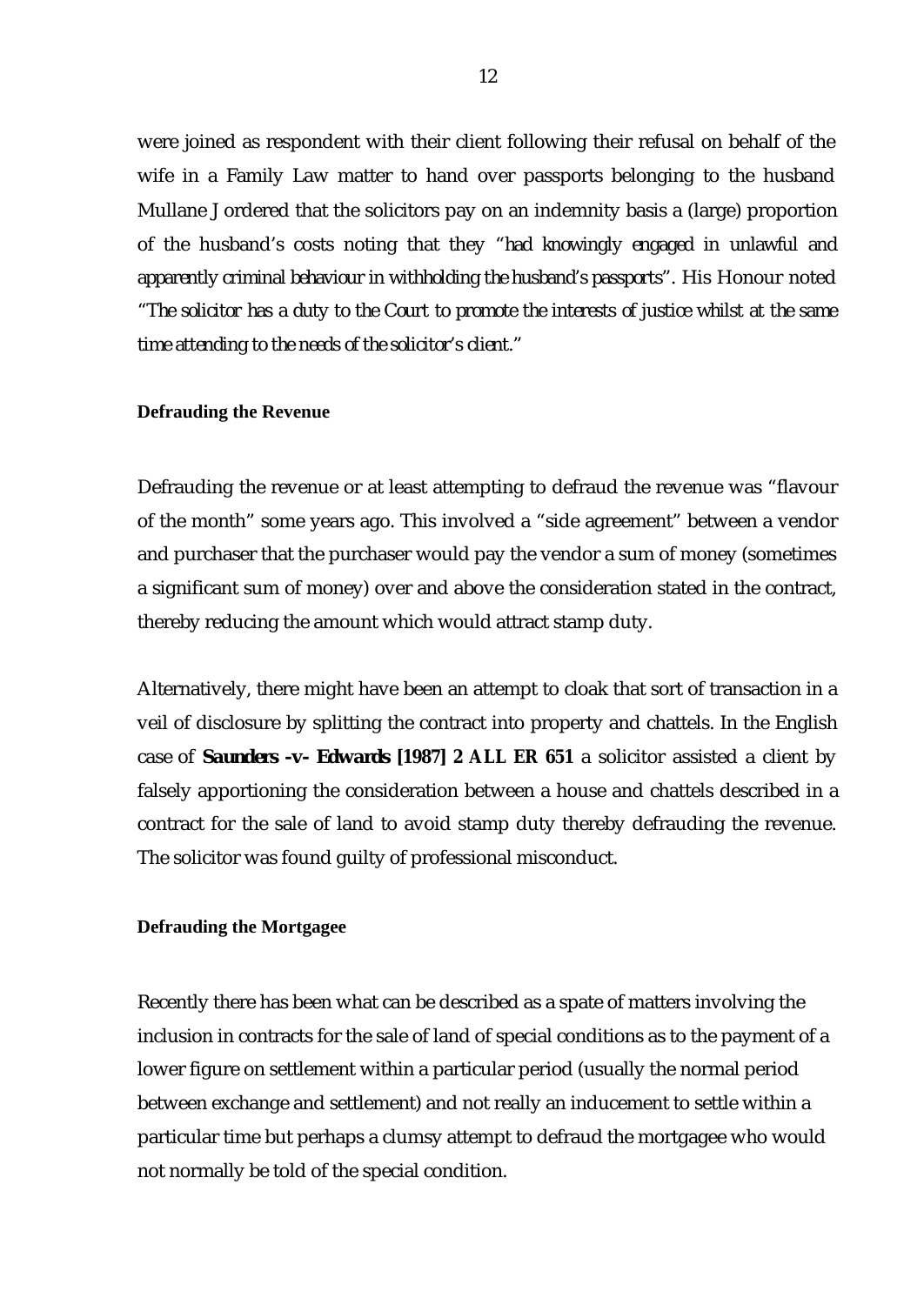Both the solicitors for the vendor and the solicitors for the purchaser might be said here to be assisting a fraudulent activity although it may be less direct on the part of the vendor's solicitor.

#### **Example 1**

A solicitor acted for the vendor of a property being sold to the present tenant. On returning the duly signed contract to the solicitor the vendor informed the solicitor that although the consideration noted on the contract was \$290,000.00 the real amount she had agreed the purchaser should pay was \$203,000.00 which the vendor described as being to "help [the purchaser] with her bank". The solicitor formed the view that she could not continue to act as this would be assisting a fraudulent activity in that the purchaser's incoming mortgagee would not be informed of the true purchase price. Her real problem was whether she should disclose it to the purchaser's solicitor should the vendor wish to proceed on that basis. The solicitor obviously owed a duty of confidentiality to the vendor but not to the purchaser. As the information the solicitor obtained from her client related to the agreement between vendor and purchaser it seemed it was appropriate and not prohibited for the solicitor to inform the purchaser's solicitor, first notifying her client of her intention to do so. The solicitor could not, without the client's instructions, however inform the purchaser's solicitor of the precise terms of her conversation with her client.

#### **Example 2**

A solicitor acting for a vendor was confronted with a request from the purchaser's solicitor that the contract show a purchase price of \$745,000.00 with a special condition for vendor rebate of \$225,000.00. The broker/agent had suggested that a clause could be inserted in the contract (following concern expressed by the solicitor and also his client, the vendor) that the vendor could rescind the contract if it were found that the purchaser had not informed the mortgage of the special condition nor provided any reason which would indicate that the rebate is ethical. The latter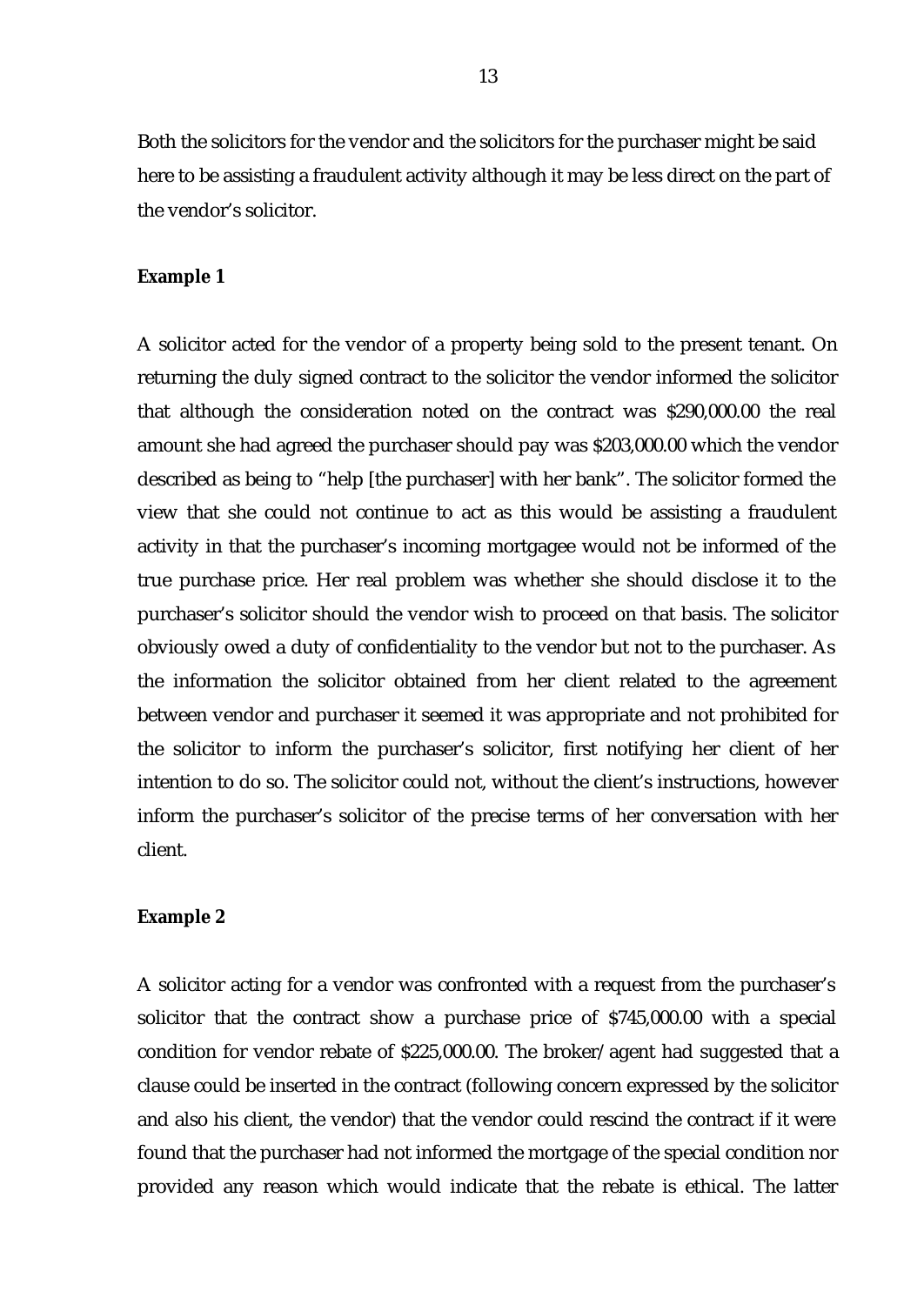seemed rather curious and it seemed that there would be a great deal of uncertainty in any agreement in those terms.

#### **Example 3**

A solicitor wished to know whether he could report the following circumstances to his client's financier or whether he should do so as a matter of ethics.

The solicitor received a sales advice from a real estate agent attaching a copy of the front page of an exchanged contract with a five day cooling off period. He received the contract the day after exchange so it was still within the cooling off period. Contracts were exchanged at a price of \$150,000.00. The next day his client's purchaser attended his office to discuss the exchanged contract which they did in detail. The purchaser advised that he was obtaining finance from a lender through a broker and that he had reached agreement with the agent and the broker that the contract price was to be noted at \$165,000.00 with a rebate clause of \$15,000.00 on completion. In the solicitor's words *"this apparently was agreed to to enable the purchaser to obtain the requisite amount of finance to purchase."* The broker told the solicitor he had a copy of the contract at \$165,000.00 with a rebate clause of \$15,000.00 on completion and that the purchaser was borrowing 95% of the higher price ie \$6,750.00 more than the actual consideration and that he was awaiting a "valuation". The solicitor informed the broker that the actual contract exchanged was at the lower figure without a rebate clause. On being challenged the broker said that the inflation of the purchase price to be submitted to the mortgagee was "a common practice". The solicitor advised his client as to all the possible ramifications of proceeding with the matter as agreed with the agent and the broker and the client withdrew instructions from him.

The Ethics Committee thought that the solicitor had done all he needed to do by informing the client and the broker (the latter particularly) of the fraudulent and deceptive nature of the proposed agreement and did not need to take the matter any further by reporting it to anyone else. This is always a vexed area.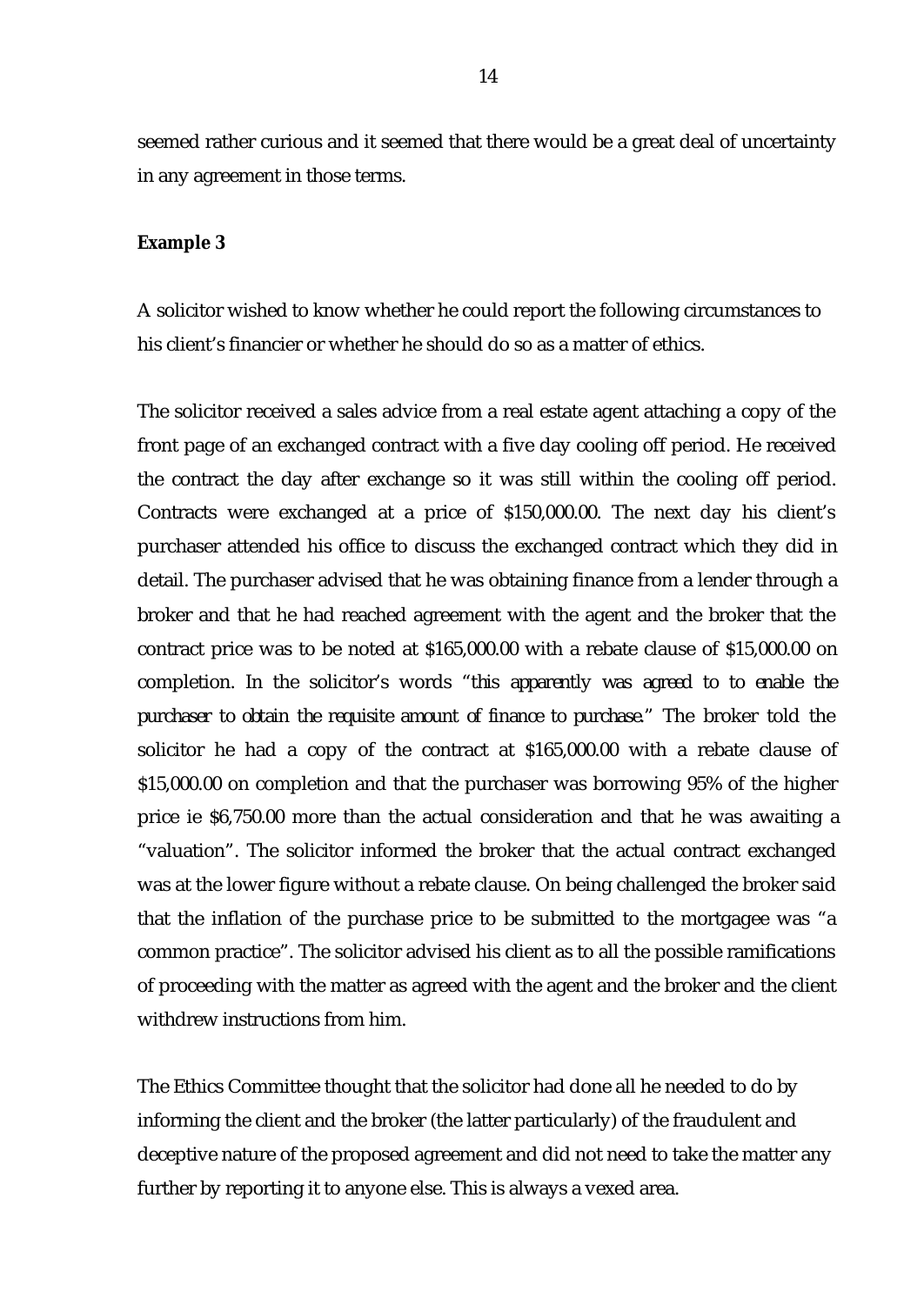#### **Ethics Column**

In my Ethics Column in the Law Society Journal, August 2000 I wrote about this problem under the heading **"Ethics: A party to misrepresentation – not a proper role for a practitioner"** and I noted the following:

"Stumbling across fraudulent activity is not confined to criminal matters. For the practitioner it can pop up in the most unlikely areas and involve the seemingly most innocent of clients.

Since the beginning of this year the Law Society's Ethics Committee has received about 30 enquiries mostly in conveyancing and commercial matters involving conduct which would amount to assisting a fraudulent activity. Mainly they concern a probable attempt to deceive a mortgagee about the true purchase price of a property so that the mortgagee has a misleading impression of the client's equity in the property and the ability to repay the mortgage loan. The issue of defrauding the revenue also arises.

#### **"They all do it"**

In one matter both the solicitors for the vendors and the solicitors for the purchasers asked our advice about their future course of action.

The vendors and the purchasers agreed originally that the property in question, a Sydney suburban property, would be sold for about \$250,000 but contracts were exchanged for \$285,000 with a special condition providing for a rebate to the purchasers of \$35,000 for the settlement within the time specified in the contract.

The purchasers' solicitors were concerned that in completing the purchase and mortgage on behalf of their clients they might be assisting them to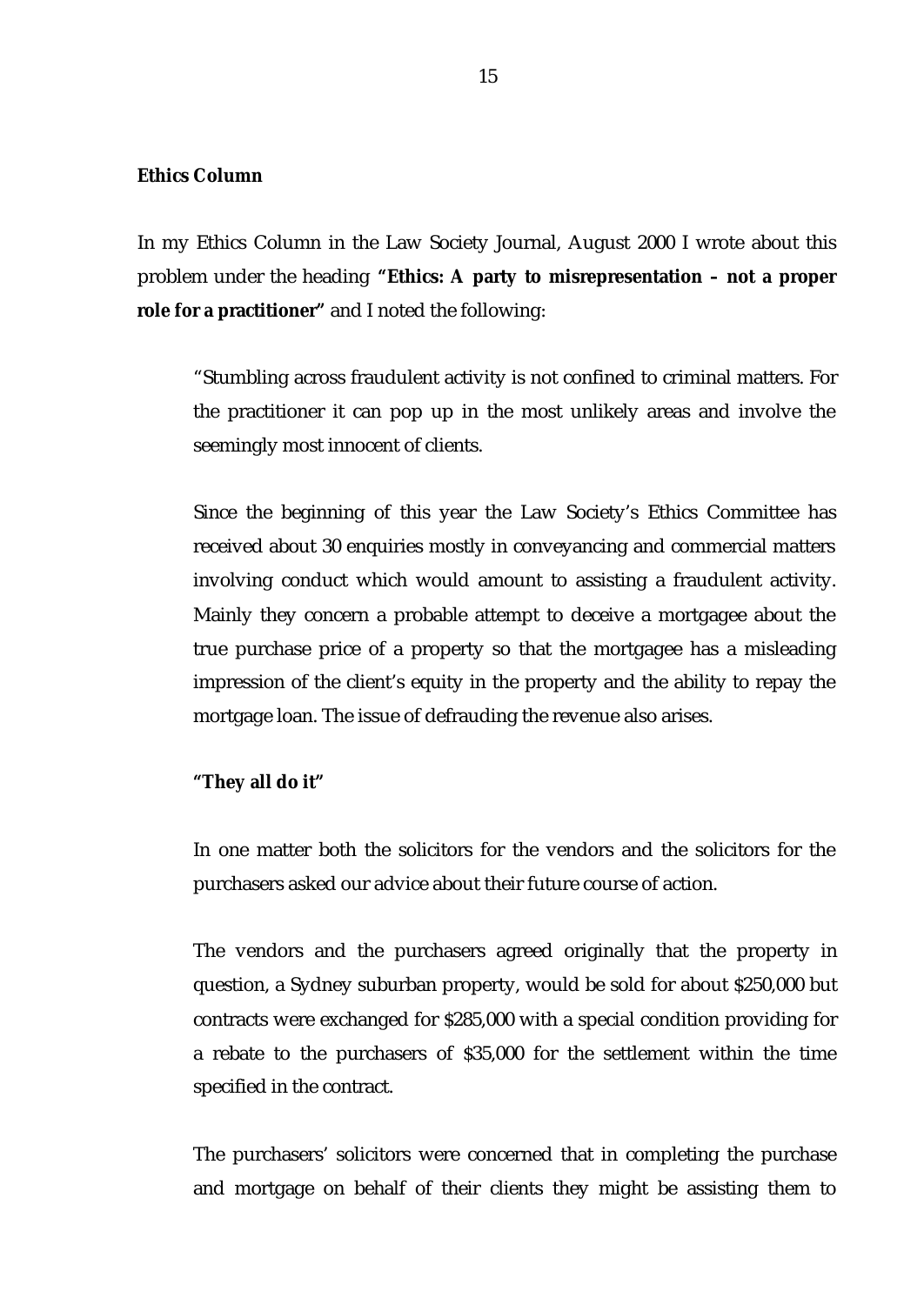mislead or defraud their mortgagee about the true purchase price of the property. The vendors' solicitors, although less directly involved, had a similar concern that they might be assisting and therefore involving their clients also in assisting the purchasers to mislead or defraud their mortgagee.

The vendors' solicitors, who had been instructed after the real estate agent exchanged contracts, only became aware quite late in the day that this special condition was part of the contract and, because of their natural concern about such a large rebate, immediately made inquiries. The vendors said they had been told by the agent that the rebate clause was included at the agent's request to assist the purchasers obtain finance and were assured it was "common practice" which presumably meant it was ok.

Clearly as things stood the real purchase price on the matter being completed in the time stipulated in the contract was the significantly lower figure. The best gloss which could be put on the situation was that the rebate could be regarded as an inducement or reward for prompt settlement.

The vendors' solicitor, quite rightly, felt that it went beyond that and that the lender should be made aware of the special condition. So the vendors' solicitor obtained his clients' instructions to request a further special condition in the contract whereby the purchasers would warrant that they had already disclosed or would disclose to any incoming mortgagee the provisions of the special rebate condition.

The purchasers rejected that request and told their solicitor that the lender already knew of the condition. But if that were the case, why reject the proposed special condition containing a warranty?

#### **Leave it to the mortgagee?**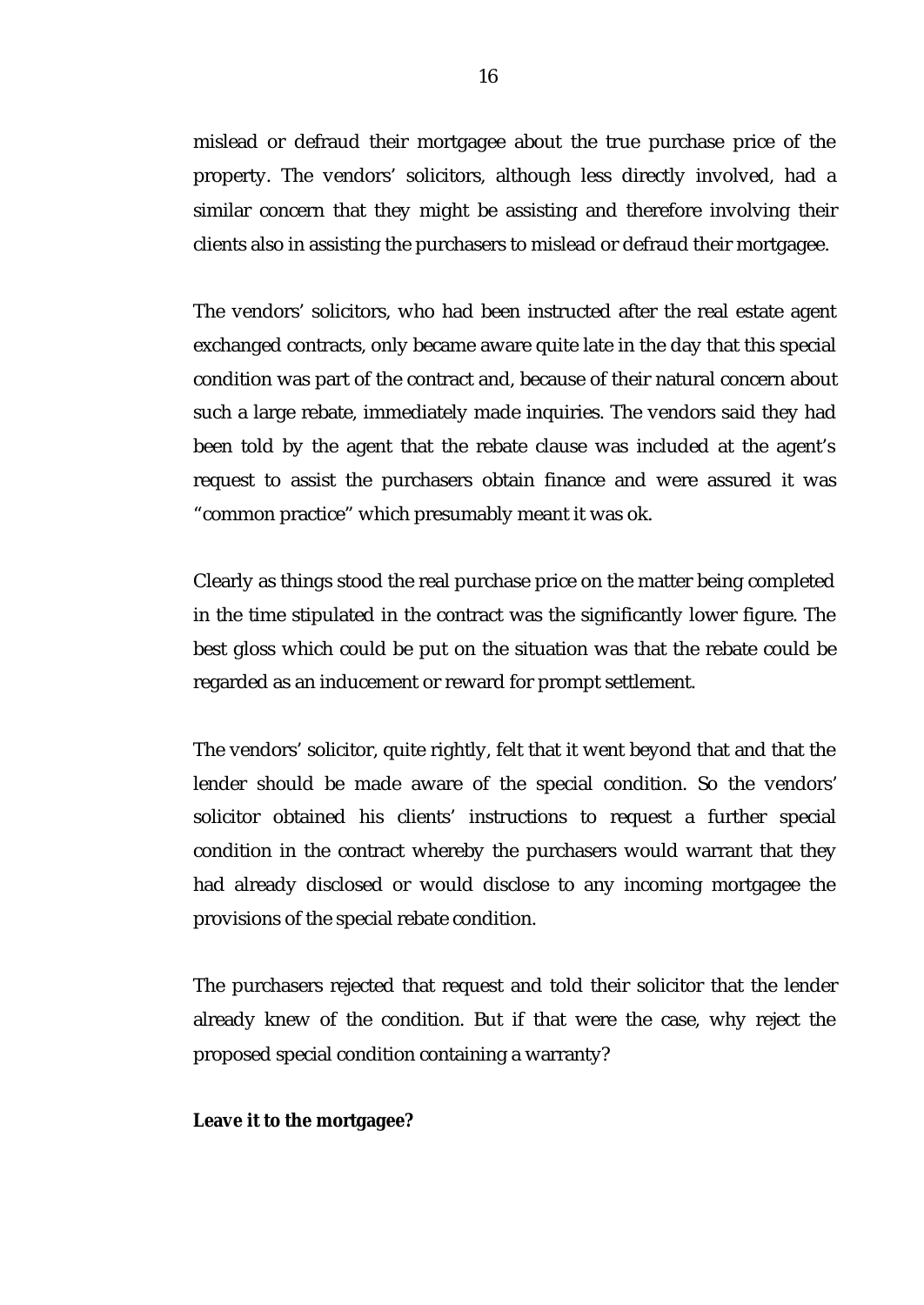It was quite proper for the vendors' solicitor to request the special condition. This would remove the problem. But, you might be asking, isn't this doing the mortgagee's job for it? Isn't it the only party which might be disadvantaged? Shouldn't it make its own enquiries about the value of the property, the purchasers' equity, their capacity to repay the loan during its currency or in the event of default the lender's ability to recover all monies due to it? This isn't just about protecting the mortgagee (a commercial issue); it's all about not misleading it (an ethical issue). Another factor is that potentially on default the lender might involve the solicitors as well as their clients in any dispute by being joined as parties or in the case of the solicitors by way of complaint about their professional conduct. Not problems to dismiss lightly.

As to the enquiry from the purchasers' solicitor; I did not think the purchasers' solicitors could alert the lender without their client's instructions so the question was whether they should continue acting if the clients were to continue to reject the assertion that the mortgagee should be fully informed. They had a difficulty in being seen to doubt their clients but I thought hopefully the clients might be convinced by the solicitors' insistence that their professional duty required them to ensure the mortgagee was fully apprised of the true position.

#### **An appropriate outcome**

Ultimately the vendors' solicitors terminated their retainer having given certain advice to their clients about the ramifications of proceeding with the matter. They were later advised that by mutual agreement the contract was rescinded and the sale would not proceed.

#### **A close relationship**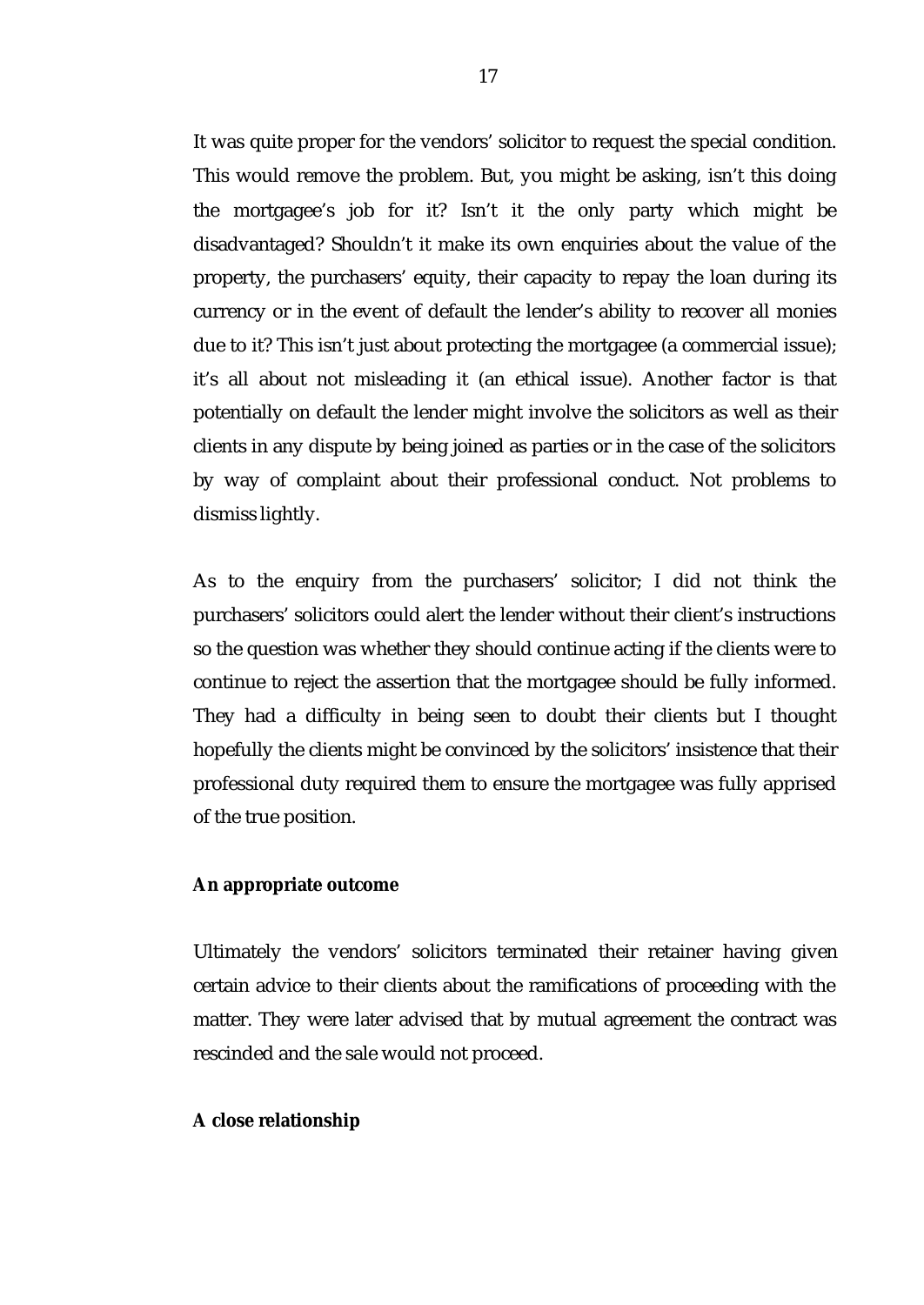Another solicitor was instructed by a client who had been granted power of attorney by her sister and brother in law. He was instructed to act for the sister/attorney on the sale of property owned by the donors. She had another role – as the purchaser. The problem did not stop with the possible conflict of interest. Contracts were exchanged in early May and following the recent announcement of stamp duty advantages for certain properties which included this property, the client asked the solicitor to ignore the exchanged contract and exchange fresh contracts. Clearly the solicitor's acquiescence would assist in defrauding the revenue.

#### **Clear need to disclose**

In a further conveyancing matter involving several million dollars, part of the transaction involved vendor finance for a significant figure. The main mortgage was for a significant proportion of the purchase price. The client was not minded to disclose the vendor finance to the main lender but it appeared this was essential as the lender wanted a warranty there were no other borrowings.

In yet another conveyancing matter a solicitor was acting for the vendor on a sale of property where contracts had been exchanged but the purchaser wanted to rescind and enter into an option agreement. The cooling-off period had not yet expired but the purchaser wanted to keep the bargain on foot to take advantage of those recently announced stamp duty advantages. The solicitors for both parties were concerned it might amount to defrauding the revenue and felt they should not be involved.

#### **The solution?**

There may be instances where a fairly small rebate for settlement on time is justifiably provided. The rebate itself is not the problem – the possible deception is. Non-disclosure which would amount to misleading conduct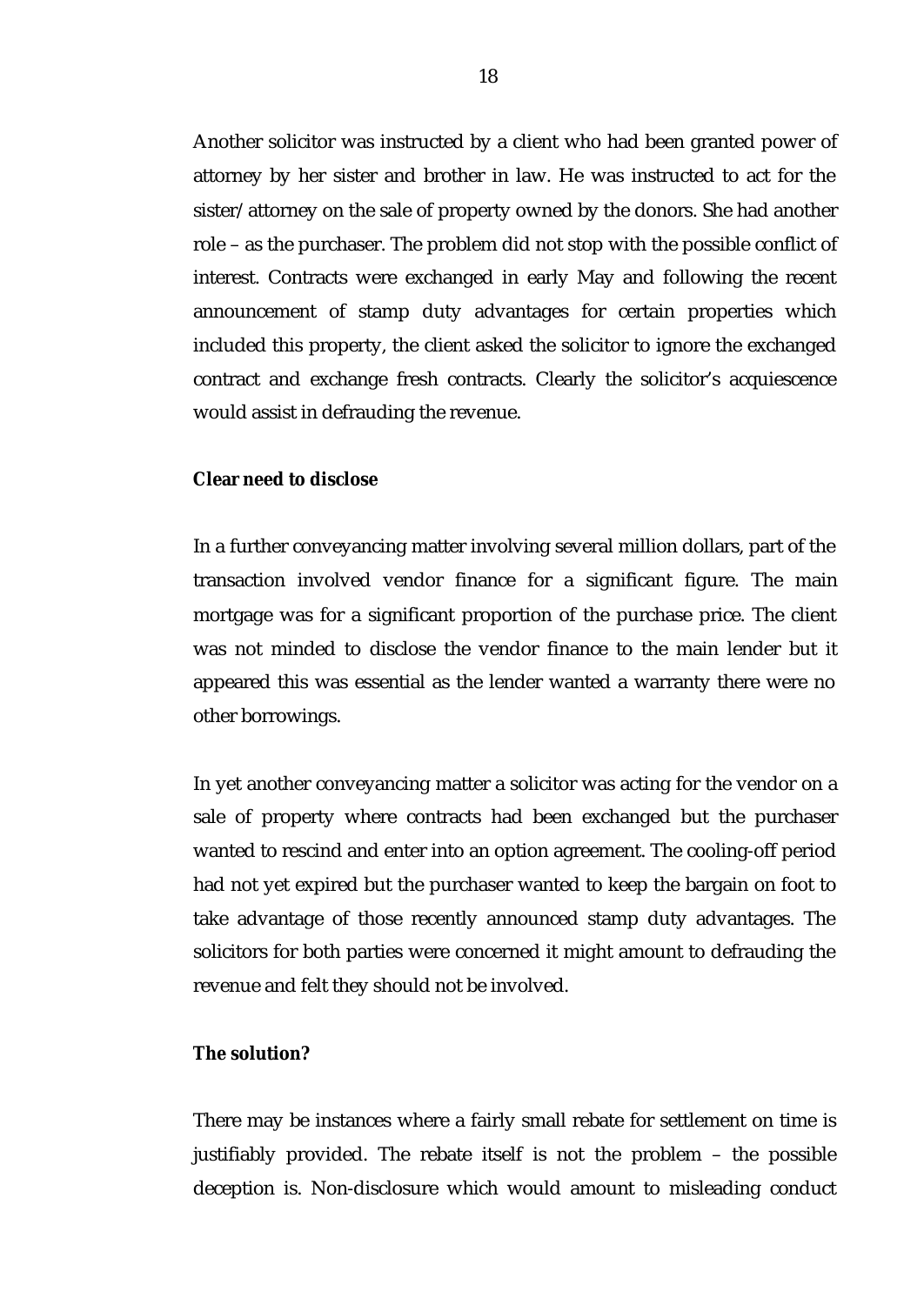must be avoided at all costs. The Ethics and Property Law Committees have recently warned of the dangers inherent in these sorts of situations. You take a risk in breaching the Fair Trading Act, the Trade Practices Act, the Legal Profession Act and even the Crimes Act. You can't usually make a false step by being candid."

Since then other matters have continued to arise and the issue will be brought to the general attention of the profession again.

**Death of Client in Conveyancing Transaction**

A solicitor acting for the vendor on instructions of the donee of his Power of Attorney discovered between exchange of contracts and settlement that the vendor had died. Upon disclosing this to the purchaser's solicitor (with the attorney's instructions) he was informed by the purchaser's solicitor, practising in what the solicitor described as a *"responsible firm"*, that the purchaser would like him to disregard the fact of the vendor's death and proceed with the matter as though he were alive.

It emerged that the attorney was also executor of the vendor's will and that the solicitor thought that as far as the beneficiaries were concerned *"there would be no problem"*. A number of factors militating against proceeding to completion as though nothing had happened were:

- the Power of Attorney ceased to have effect upon the death of the vendor. Therefore, the former attorney had no right to instruct the solicitor to proceed nor to sign the transfer. Therefore, to produce to the Land Titles Office a transfer purportedly legally signed on behalf of the vendor would, at the very least, be misleading;
- the fact that no-one might ever find out or complain was irrelevant;
- apart from the ethical answer ie that the matter should not be completed as though nothing had happened, there was a practical solution: obtaining an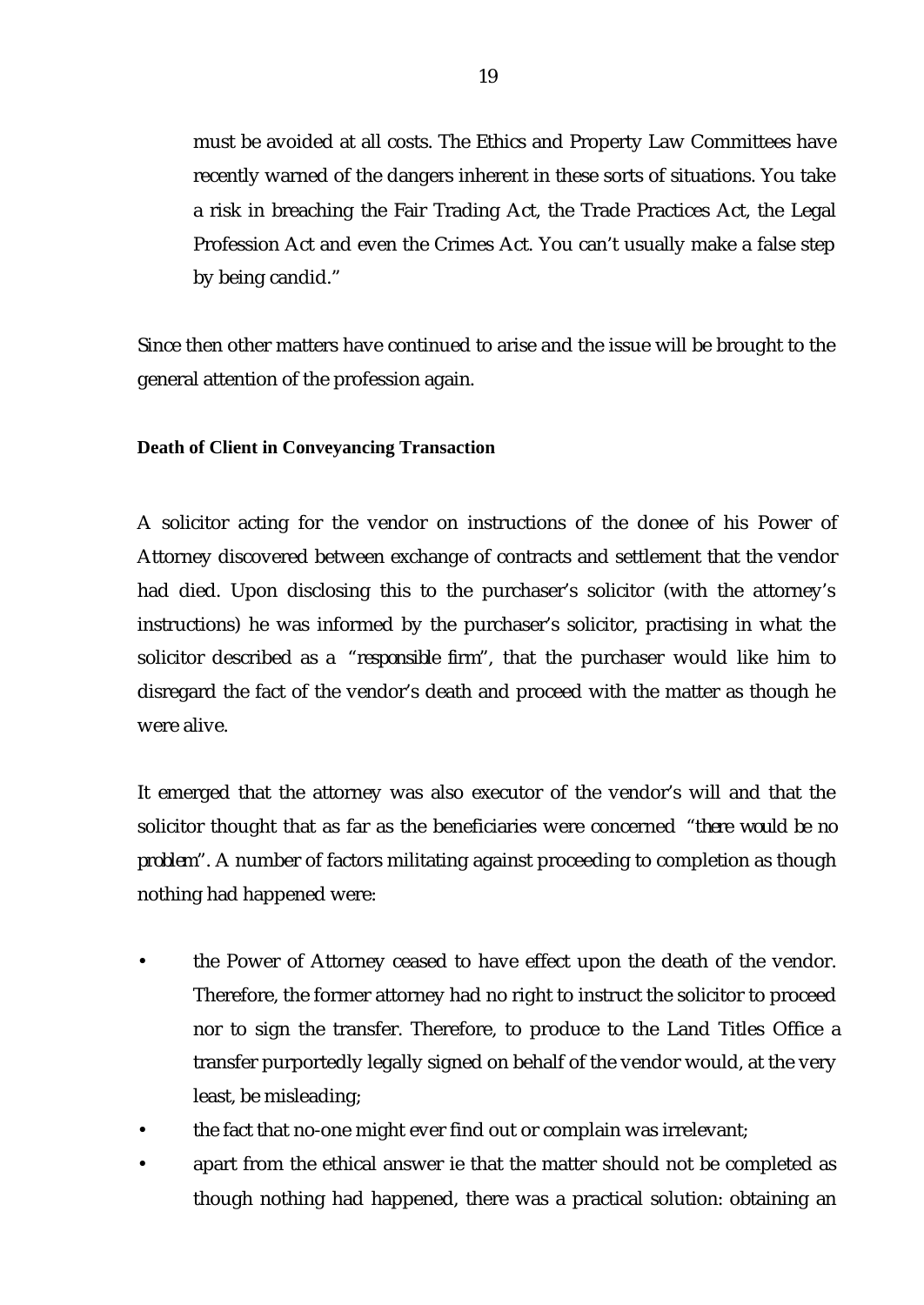urgent Grant of Probate (ad colligenda bona defuncti) in respect of that particular asset.

**Assisting fraudulent activity on behalf of one client involving conflict of interest in assisting one client to defraud the other – false attestation/false certification**

In the early 1990's there was a spate of disciplinary matters involving solicitors' false representations as to attestation of signatures on security documents. In some cases these have involved the defrauding of a lending body and in some cases the defrauding of a client by the fellow client/spouse.

#### **Disciplinary Judgments**

A helpful summary of some of these matters is found in the 2000 edition of Riley's New South Wales Solicitors' Manual.

One of the matters referred to there relates to a solicitor whose name was ordered to be removed from the Roll of Solicitors where she was found to have prepared or assisted clients to prepare statutory declarations which contained to her knowledge false information as to the source or sources of "deposit gap" borrowings and in many cases witnessed the clients' signatures.

*The judgment of the Solicitors' Statutory Committee in Matter No 5 of 1985 notes "In summary the Solicitor's explanation of her conduct is that she thought the Building Society's requirement for evidence to be put on by Statutory Declaration as to the course of the additional borrowings was a formality, this was confirmed by the managers of the finance companies with whom she dealt and the real estate agent and that at the time she did not believe that she was doing anything wrong. She stated that generally she was acting for young married couples whose main objective was to own their own home and she did not believe it was dishonest to assist them with the preparation and witnessing of the false declarations."*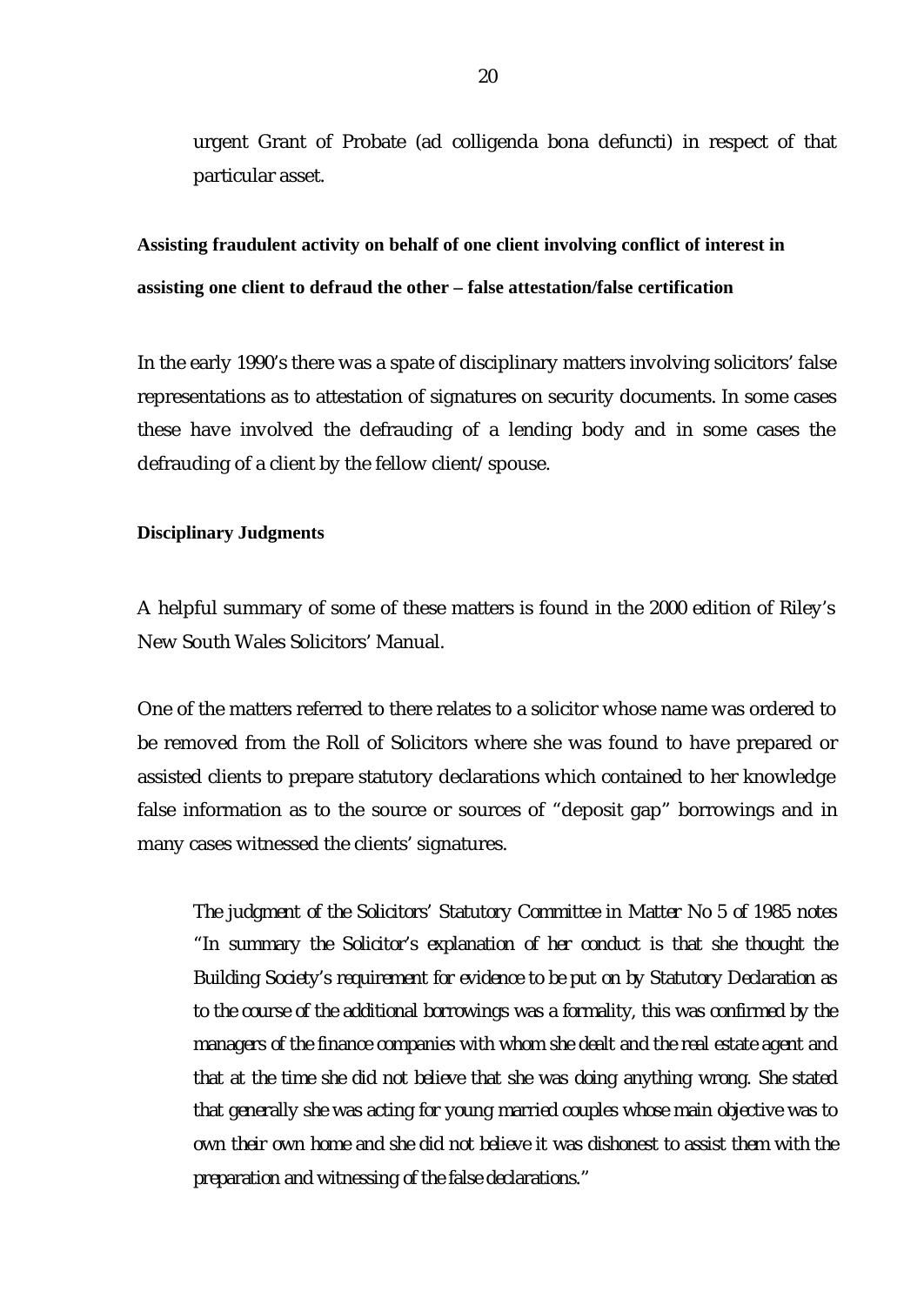Counsel for the Law Society submitted *"It is not a matter of special professional knowledge that solicitors must have that there should not be declarations furnished which are not correct. It is really a matter of ordinary honesty which everybody must be aware of."*

In *re Mitchell* **[1992] 1LPDR 6** the Legal Profession Disciplinary Tribunal found the solicitor had signed his name to a series of documents over a long period of time in the usual form *"signed in my presence by the mortgagees who are personally known to me"* where two of the purported signatories had died and the others did not sign in his presence. The Tribunal was not impressed with the solicitor's explanation that he did not know that the two deceased signatories had died and said *"It matters not … the form of the attestation could not be clearer"* and the solicitor was found guilty of professional misconduct.

In *re Konstantinidis* the solicitor purported to witness the signatures of a husband and wife on a number of security documents to be submitted for the purpose of obtaining a loan of \$260,000.00. Neither was present at the time the solicitor purported to do so and the Tribunal found him guilty of professional misconduct.

In a similar matter *re Rigelsford* [**1995] LPDR 1** the Tribunal found guilty of professional misconduct a solicitor who gave a lender's solicitors a certificate falsely asserting he had explained a mortgage to the four guarantors.

In these cases the Tribunal was satisfied that there were reasons why the solicitors should not be deprived of their right to practise by having their names removed from the Roll of Solicitor but that was an outcome which was under consideration and in respect of which the practitioners were at some risk.

Similar matters have been dealt with in the New South Wales Court of Appeal.

In *Fraser -v- Council of the Law Society of New South Wales* **(unreported, CA (NSW) Kirby P, Handley and Cripps J J A, CA 40780/91, 7 August 1992 BC**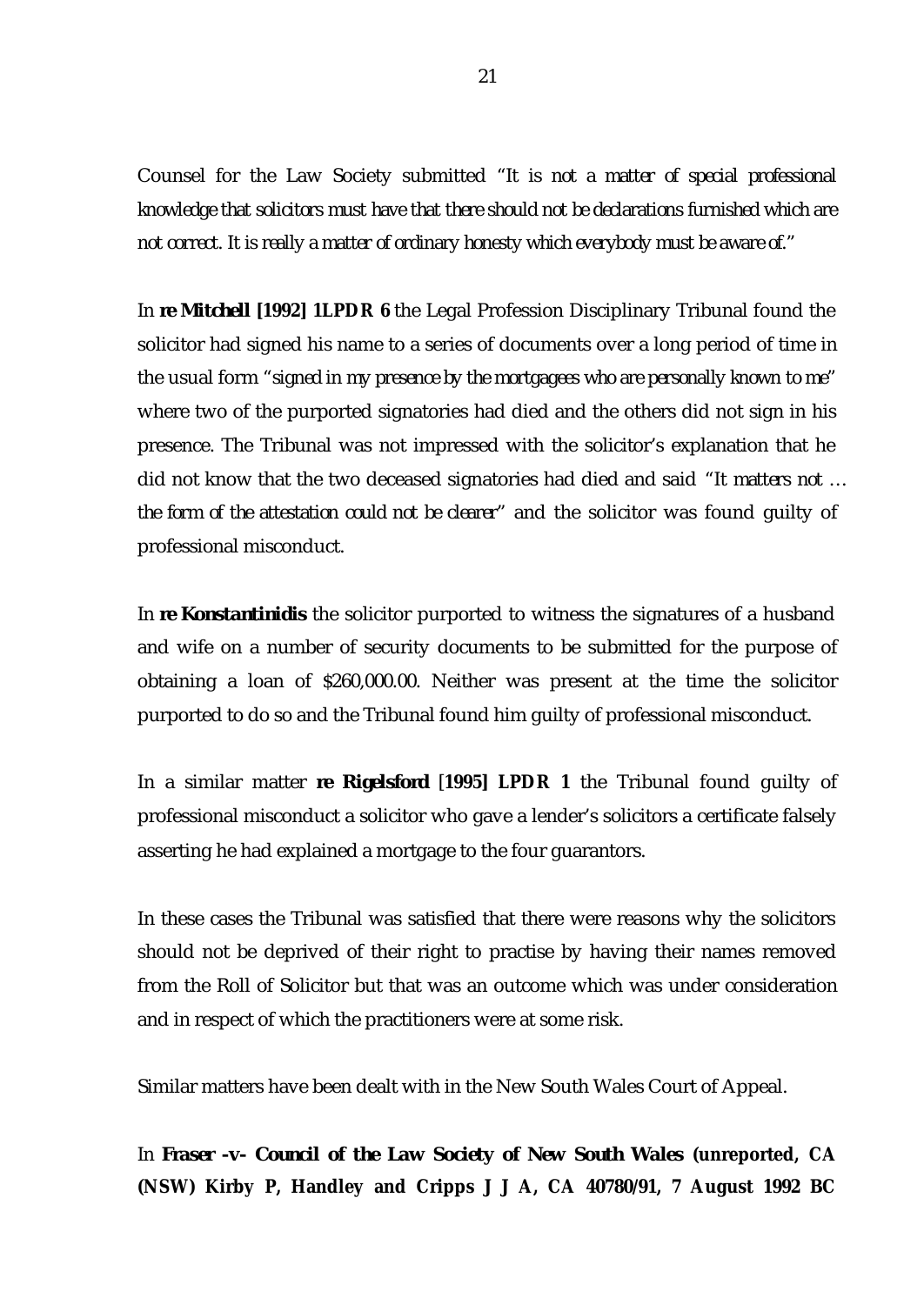**9201695)** the Court substituted a fine of \$7,000.00 for an order from the Tribunal that the solicitor's name be removed from the Roll of Solicitors. The solicitor had knowingly and falsely signed a certificate as a solicitor knowing others would act upon it and had falsely misled a fellow practitioner enquiring about the circumstances in which the certificate was given and further that he failed to appreciate that his misconduct amounted to fraud. The outcome was said by Kirby P to have been the *"result of a momentary lapse".* Handley J A was satisfied that the Court would be justified in *"concluding that this appellant will never again give a false certificate".*

In *Demetrios -v- Gikas Dry Cleaning Industries Pty Limited* **(1991) 22 NSWLR 561** the following quote from the judgment of Mahoney J A summarises the matter:

*"I am conscious that, in a sense, the liability of Mr Demetrios for the loss suffered by the plaintiffs in the two transactions arises by a side wind. It may be said that the reason why the plaintiffs did not receive the monies which Mr & Mrs Kiriakidis had promised to pay them was because the transactions entered into by Mr & Mrs Kiriakidis were hopelessly improvident and because Mr Kiriakidis, having misled his wife, fled the scene. The fraud of which Mr Demetrios was guilty, viz, that relating to the witnessing of Mr Kiriakidis' signature, was collateral to the losses which in any event would have been suffered, even if Mrs Kiriakidis' signature had been properly witnessed by Mr Demetrios."*

**Criminal Complicity – Forsyth's Case**

The case perhaps attracting most publicity and commentary about a legal practitioner's criminal complicity with a client involved Victorian barrister Forsyth who was tried in the Supreme Court of Victoria on a charge under the Commonwealth Crimes Act of conspiracy to defraud the Commonwealth. See *R -v-Forsyth* **(1990) 20 ATR 1818**. This involved an allegation that F had dishonestly advised promoters of a scheme to avoid tax when he must have known that they had as their purpose the defrauding of the Commissioner of Taxation. The barrister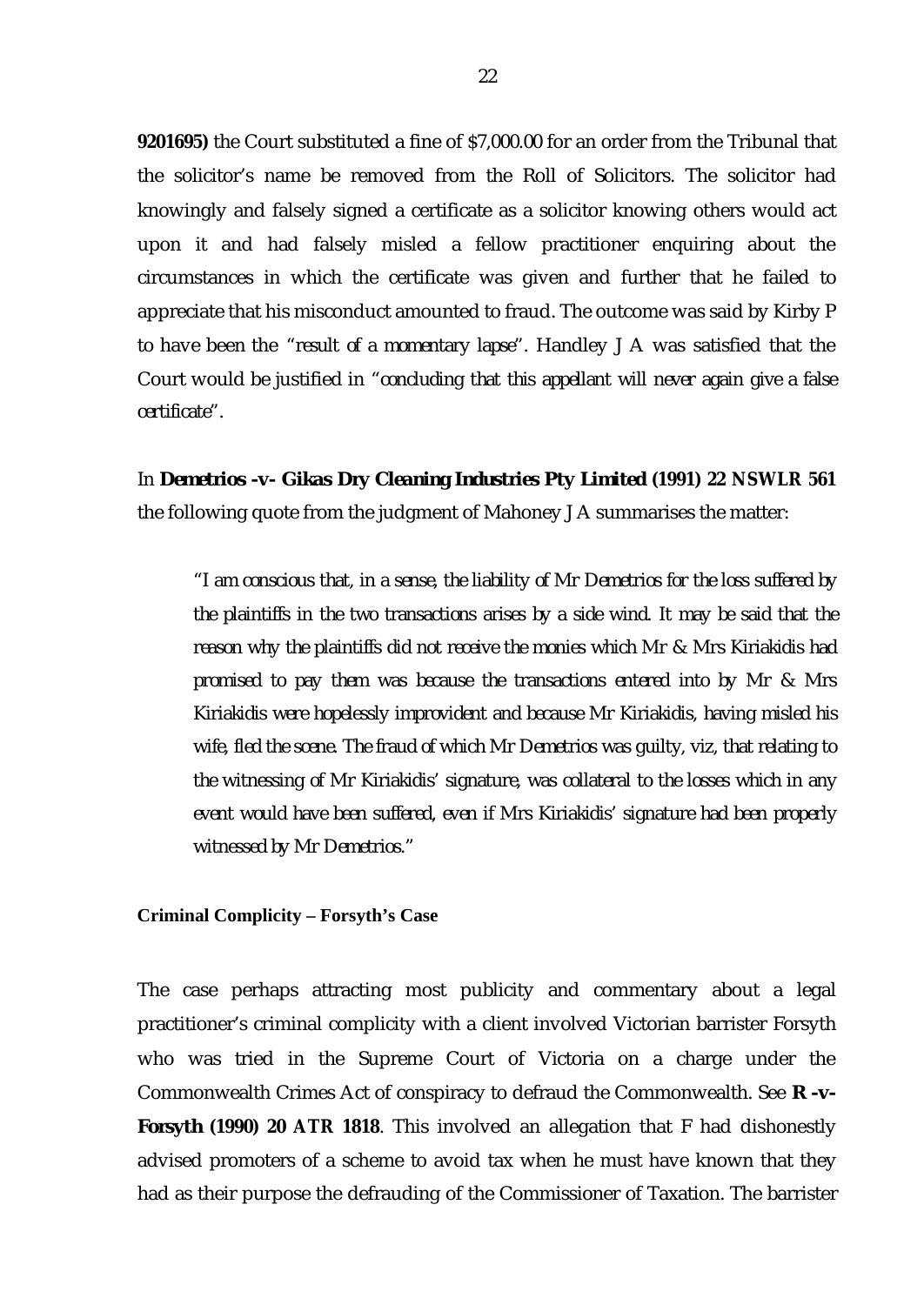was acquitted of the charge on the direction of the judge to the jury at the end of the Crown case on the basis that F's knowledge of the unlawful purpose was not sufficient to found a lawful conviction.

This is a case which might rightly cause nervousness about advising a client as to the state of the law where the giving of that advice might be said to amount to an encouragement to the client to commit a breach of the law which might in turn involve a charge of conspiracy, as in Forsyth's case, with the client.

The difference between encouraging someone to break the law and explaining what the law is and the consequences of a suggested activity are also reflected in the Advocacy Rules. Rule A34 says:

> *"A practitioner whose client informs the practitioner that the client intends to disobey a Court's order must:*

> *(a) advise the client against that course and warn the client of its dangers;*

- *(b) not advise the client how to carry out or conceal that course; but*
- *(c) not inform the Court or the opponent of the client's intention unless:*
	- *(i) the client has authorised the practitioner to do so beforehand; or*
	- *(ii) the practitioner believes on reasonable grounds that the client's conduct constitutes a threat to any person's safety."*

#### Rule A43 says:

*"A practitioner must not suggest or condone another person suggesting in any way to any prospective witness (including a party or the client) the content of any particular evidence which the witness should give at any stage in the proceedings."*

#### However, that is qualified by Rule A44 which says:

*"A practitioner will have not breached Rule A.43 by expressing a general admonition to tell the truth, or by questioning and testing in conference the version of evidence to be given by a prospective witness, including drawing the witness's attention to inconsistencies or other difficulties with the evidence, but must not coach or*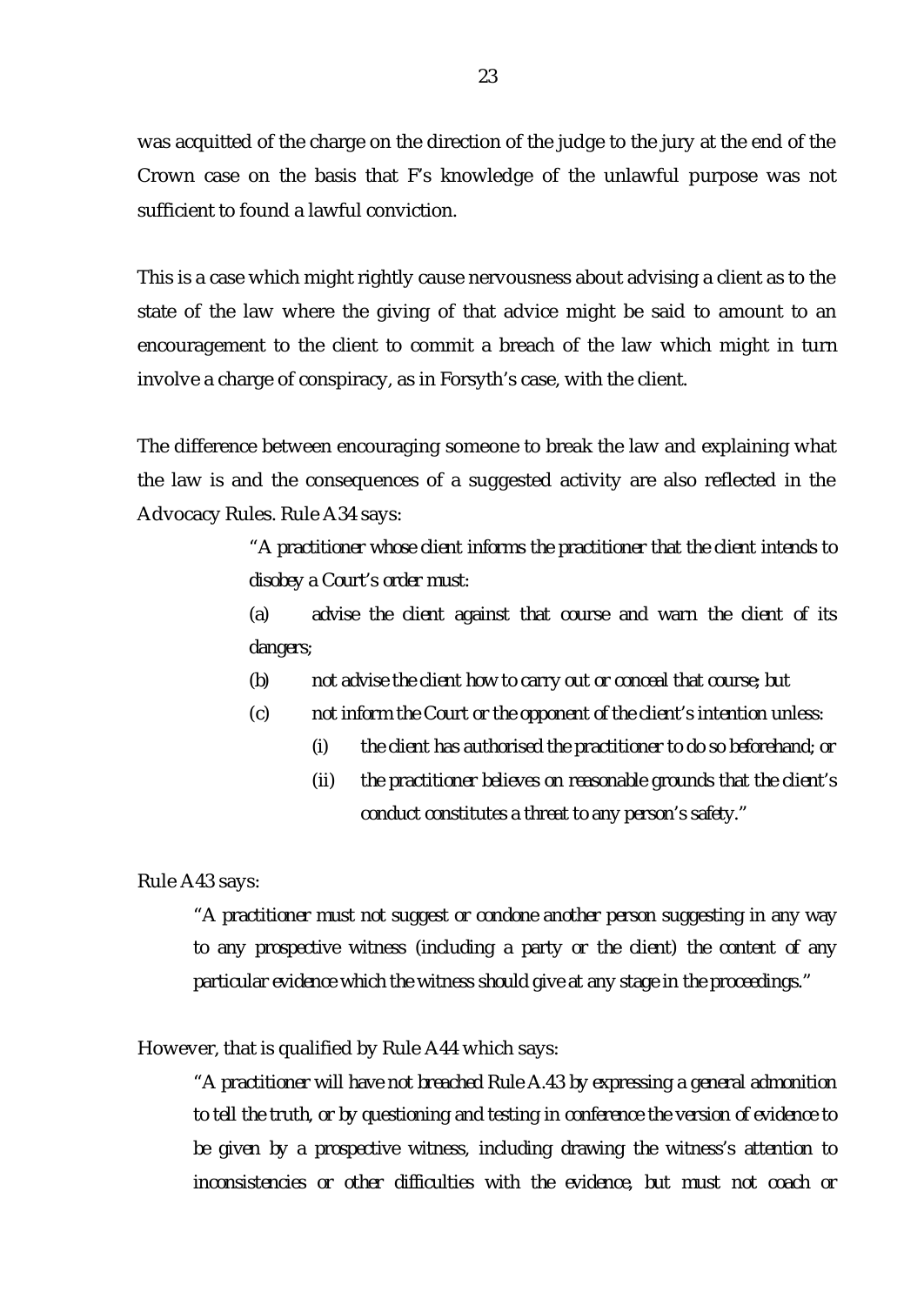*encourage the witness to given evidence different from the evidence which the witness believes to be true."*

In James Boswell *Journal of a Tour to the Hebrides* , Samuel Johnson opined *"A lawyer has no business with the justice or injustice of the cause which he undertakes, unless his client asks his opinion, and then he is bound to give it honestly. The justice or injustice of the cause is to be decided by the judge."*

Clearly it is not for a practitioner asked by a client for advice to purport to be the final arbiter of the case. There might be some inaccuracy in this quote from Boswell if it could be inferred that it means that no regard should be had to the likely outcome. This cannot be a logical inference.

Riley's New South Wales Solicitors' Manual deals with the case of Forsyth and the various comments of eminent commentators in the chapter "Acting honestly in the service of a client". McHugh J in his paper "Jeopardy of lawyers and accountants in acting on commercial transactions" delivered to the Perth Summer School 1988, published in Australian Bar Review, vol 5 No 1 March 1989 page 1 refers to conspiracy to defraud and aiding and abetting a breach of the law as the two areas of the criminal law which potentially apply to professional advice. His Honour dealt with the concept of encouragement by practitioners of clients' unlawful activities and said:

*"In the present context of the relationship between a commercial solicitor or accountant and his client, I think … that it is unreal to suggest that the professional adviser is not "in any real sense encouraging the client to act or proceed in a particular manner". … The lawyer, and in an appropriate case the accountant, has a vested interest in the matter proceeding … much professional advice in commercial situations extends beyond the field of their legal advice. … An inference of encouragement would usually be open even when the client simply asks whether a particular course of commercial conduct is lawful. It would be open to a jury to conclude that the client was relying on the lawyer's advice and was encouraged to*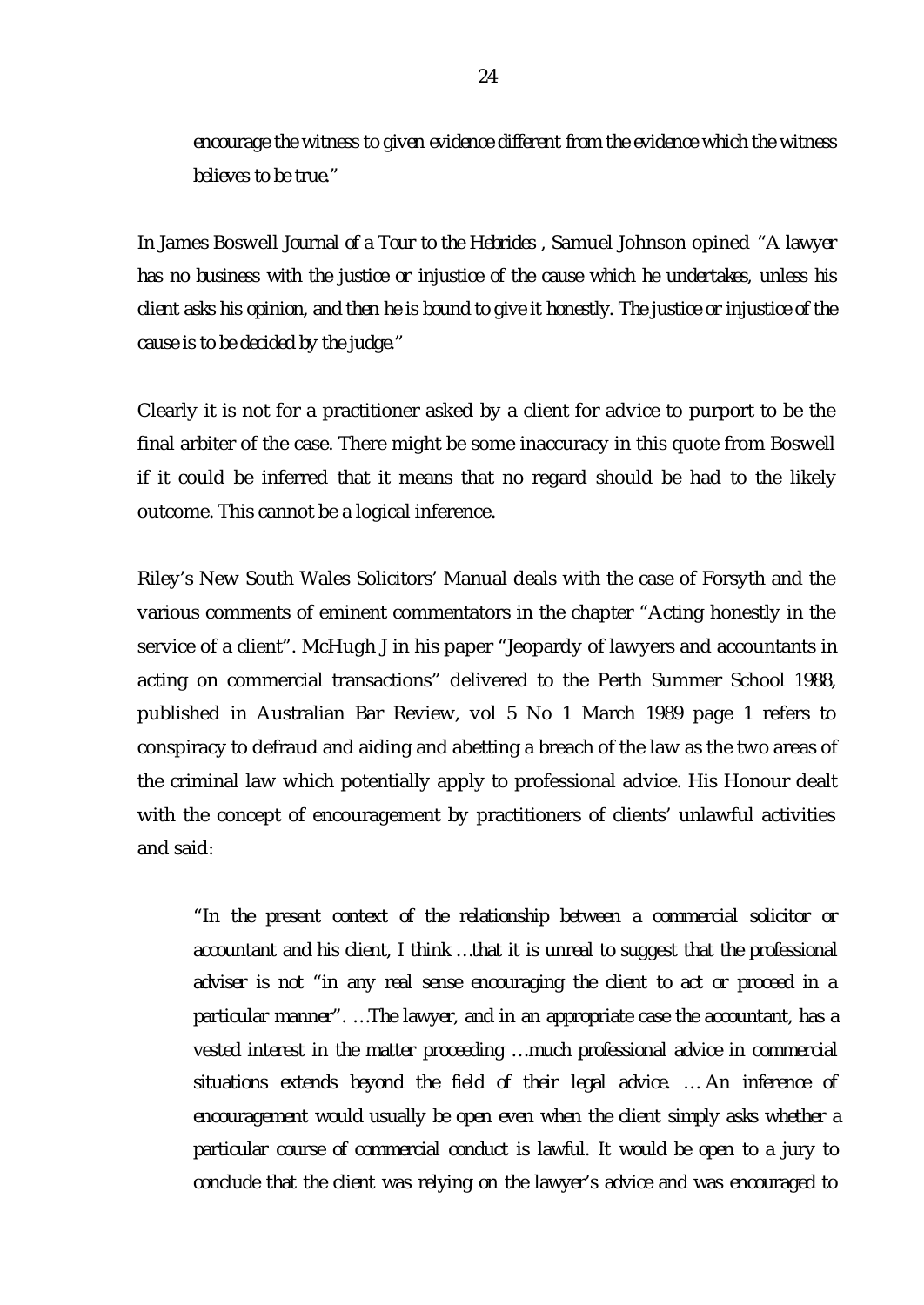*carry out the prohibited conduct by reason of it" and further "when the lawyer goes beyond advice and draws documents for the purpose of enabling a client to achieve an objective, it is, I think, almost impossible to contend that the adviser does not aid the commission of any offence which results.""*

Both Davies QC and Gyles QC in their respective papers ("Revenue Offences Generally: Can the Professional Adviser be a Party or Conspirator", published in the June issue of the Queensland Law Society Journal, vol 19 No 3 June 1989 p207 and "Criminal Liability of Professional Advisers" presented to the Australian Bar Association by a Centennial Conference, 13 July 1988 published in Taxation in Australia, vol 23 No 7, February 1989, p480) did not follow Hugh J's approach, Gyles QC suggesting that it would mean *"That no citizen could obtain guidance from those qualified to give it as to the lawfulness of a proposed course of action".*

Clearly significant thought must be given before advising the client as to the reason for the request for advice and the possible repercussions for solicitor and client should that advice be accepted.

**Fraudulent insurance claims**

A solicitor had been acting for a short time for two American students who had been injured in a car accident in a hired car driven by one of the clients. It emerged after an insurance claim had been submitted that contrary to what they had stated on the claim form, the vehicle had not been driven by the authorised party. Clearly the solicitor could not continue to act on the basis of the claim submitted but did he have any further obligation? His advice for the clients was that they should withdraw the claim. That probably then relieved him of the dilemma as to whether he should report it.

Clearly, had he continued acting he would have been assisting a fraudulent activity.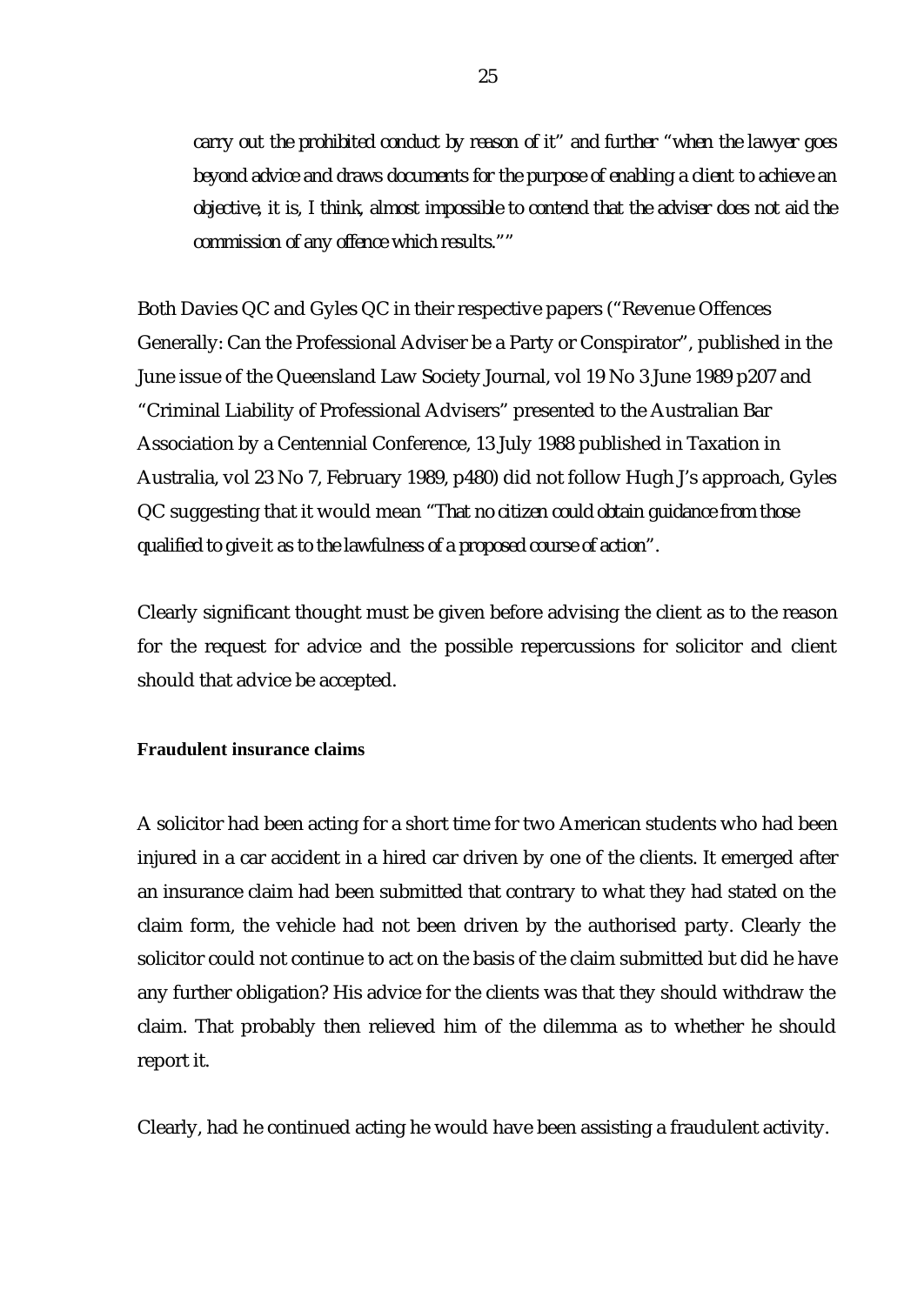#### **Blackmail**

A solicitor asked whether he should accede to a client's wishes to write on behalf of the client to a company which was the respondent in a class action (in which the client was not involved) demanding a sum of money in return for the client's nondisclosure of information which could be harmful to the company. The client neither had nor asserted a cause of action against the company. Clearly the threat might involve a breach of the criminal law and a breach of Rule 34.3 of the Rules which provides that a practitioner must not in any communication with another person on behalf of the client *"34.2 make any statement that is calculated to mislead or intimate the other person, and which grossly exceeds the legitimate assertion of the rights or entitlement of the practitioner's client."*

#### **Reporting: Section 316 of the Crimes Act, 1900 and Rule 2**

Section 316 of the New South Wales Crimes Act, the statutory "misprision of felony provision" has caused much consternation recently for the Ethics Committee arising particularly from one matter where the solicitor asked how a statutory duty to report under Section 316 was affected by the duty of confidentiality pursuant to Rule 2 (these provisions are referred to above).

The matter in question is described in my Ethics Column in the Law Society Journal in December 1998 which is reproduced at the end of this paper.

#### **Fraud**

A solicitor acting for a client in negotiating in respect of alleged debts to various lending bodies made a discovery during the course of independent enquiries suggesting that the client had defrauded the lending institution. He confronted the client who admitted the fraud. The solicitor suggested the client should give himself up to the police. The client, not surprisingly, said he did not wish to do so. The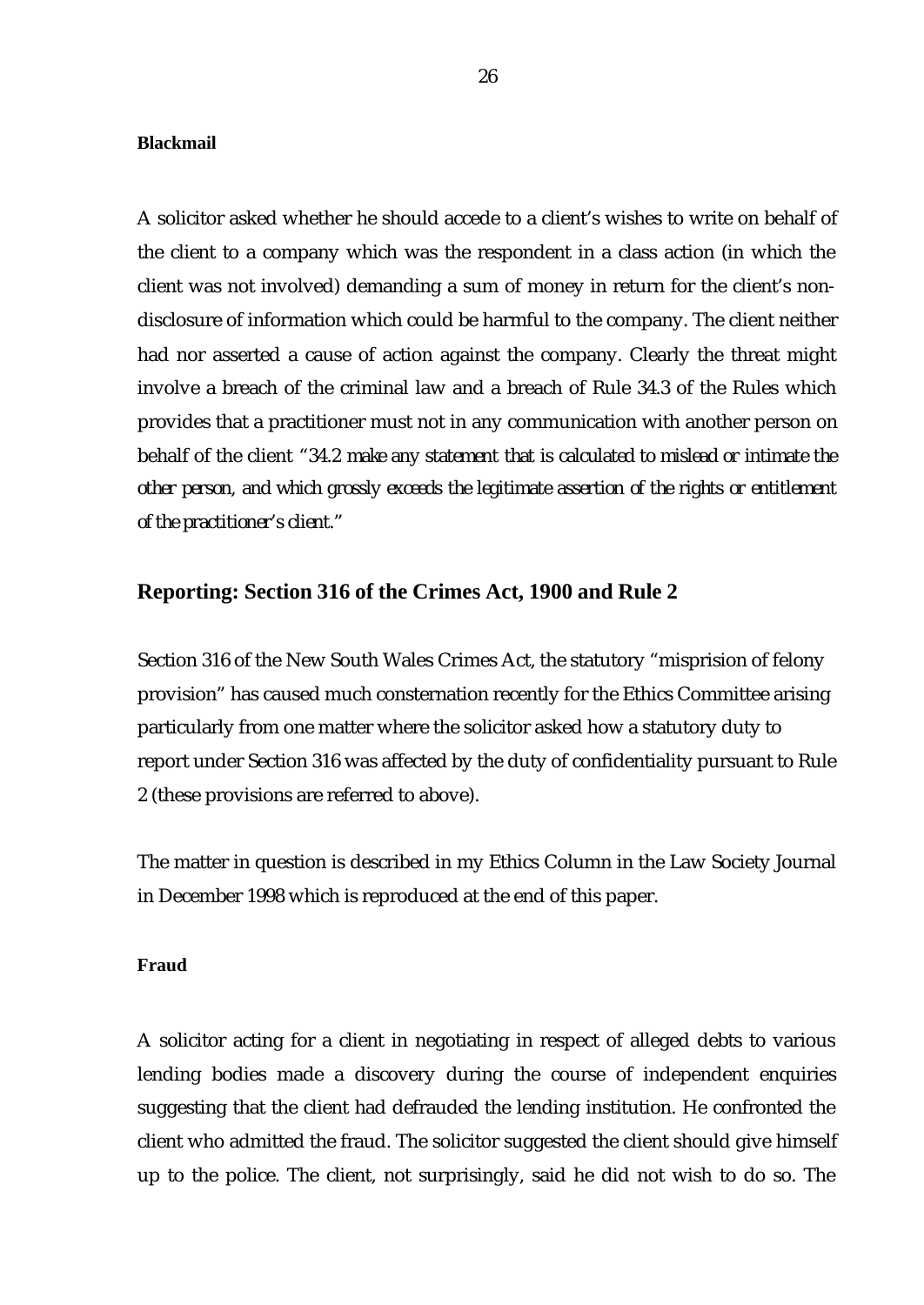solicitor told the client he himself might have an ethical obligation to report it and was concerned about whether or not the Crimes Act imposed a statutory obligation on him to do so.

Senior Counsel's advice was that the duty of confidentiality to the client provided the solicitor with the "reasonable excuse" in Section 316(1) of the *Crimes Act* not to disclose.

Section 316(1) says:

*"(1) If a person has committed a serious indictable offence and another person who knows or believes that the offence has been committed and that he or she has information which might be of material assistance in securing the apprehension of the offender or the prosecution or conviction of the offender for it fails without reasonable excuse to bring that information to the attention of a member of the Police Force or other appropriate authority, that other person is liable to imprisonment for two years."*

Rule 2 of the Revised Professional Conduct & Practice Rules provides:

### *"2. Confidentiality*

- *2.1 A practitioner must not, during, or after termination of, a retainer, disclose to any person, who is not a partner or employee of the practitioner's firm, any information, which is confidential to a client of the practitioner, and acquired by the practitioner during the currency of the retainer, unless -*
	- *2.1.1 the client authorises disclosure;*
	- *2.1.2 the practitioner is permitted or compelled by law to disclose; or*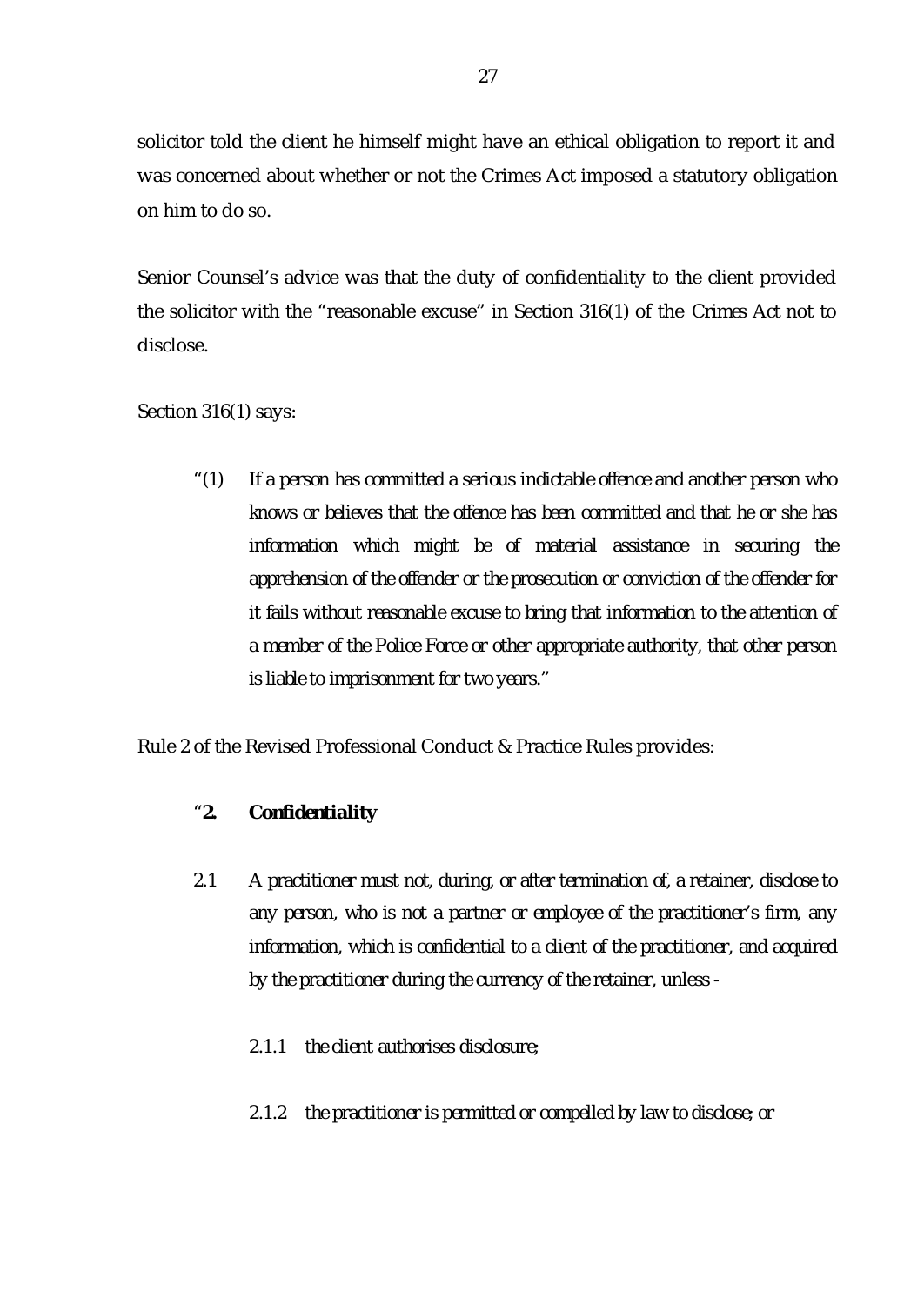- *2.1.3 the practitioner discloses information in circumstances in which the law would probably compel its disclosure, despite a client's claim of legal professional privilege, and for the sole purpose of avoiding the probable commission or concealment of a felony.*
- *2.2 A practitioner's obligation to maintain the confidentiality of a client's affairs is not limited to information which might be protected by legal professional privilege, and is a duty inherent in the fiduciary relationship between the practitioner and client."*

The New South Wales Law Reform Commission released a report in 2000 in which the majority of the Commissioners have suggested the repeal of Section 316(1) removing the primary offence but maintaining the compounding offence extending it to covering persons who offer or promise to provide or provide an advantage to another person in consideration for the concealment of information about a serious offence.

Clause 5A of the *Crimes (General) Regulation, 1995* prescribes "a legal practitioner" for the purposes of Section 316(4), the effect of which is that no prosecution for an offence can be commenced against a legal practitioner without the approval of the Attorney General if the knowledge or belief that an offence has been committed was formed or the information referred to in the sub-section was obtained by the person in the course of practising or following a profession, calling or vocation.

If Section 316(1) is repealed then the difficult question still remains as to whether ethically the concealment of a crime would be proper or whether to disclose it would involve a breach of the duty of confidentiality. This obviously raises fundamental ethical/public policy concepts to which this paper does not extend.

Members of the Ethics Committee felt a significant amount of discomfort when receiving Senior Counsel's advice, subsequently expressing the view "reasonable excuse" within the meaning of Section 316(1) should be confined to information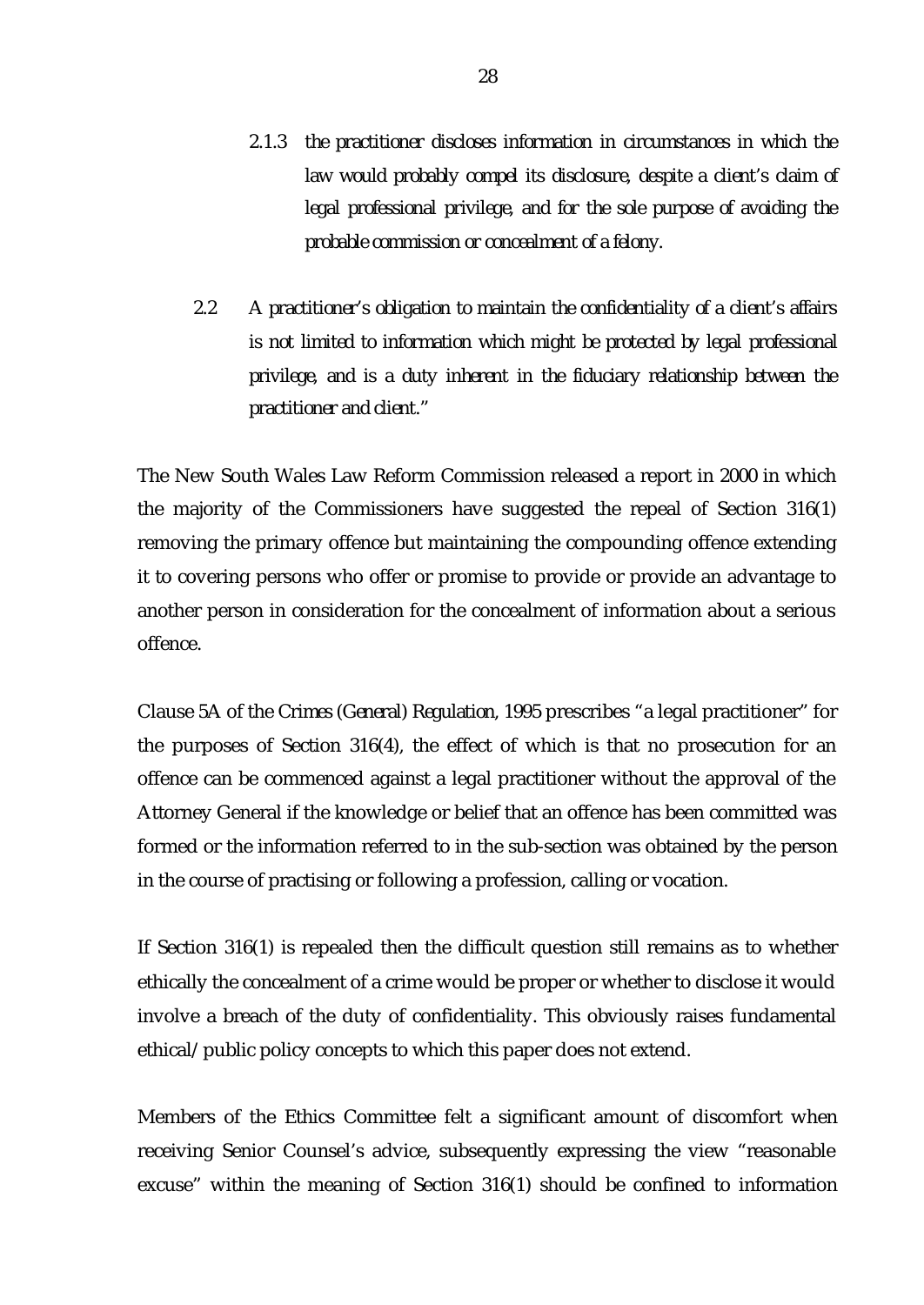which is privileged at law from compulsory disclosure rather than that subject merely to the ethical/fiduciary duty of confidentiality, the latter obviously extending to anything which a client tells a solicitor during the course of the retainer.

In the case in question the particular client ultimately "gave himself up" to the police an outcome which would have saved the solicitor and the Ethics Committee a good degree of anxiety had it occurred in the first place although it perhaps would have deprived the Committee of the opportunity of looking extensively into this issue.

#### **False Declaration**

In another matter a solicitor was instructed to act in a conveyancing matter on behalf of a married couple who were purchasing a property.

In her initial interview with both clients they informed her that "the bank" had advised them that they would qualify for the both the First Home Purchase Stamp Duty Scheme and the First Home Purchase Grant Scheme and enquired whether she would lodge the relevant forms on their behalf.

While obtaining pro forma applications in the outer office the solicitor was informed by a secretary that one of the other partners of the firm had previously acted for the husband in a Family Law/De Facto Property matter which involved real property either being transferred from the husband or being sold. She therefore informed the clients that she believed that the firm had previously acted for the husband and he was not eligible under either scheme as he had previously owned property.

The husband said *"Yes, but we have been told that we qualify for it by the bank. I want to make the application."*

The solicitor handed an application form to the husband and the wife indicating that in her view they could not make the declaration and noting that there were penalties for making a false declaration. The husband asked what the penalties were and she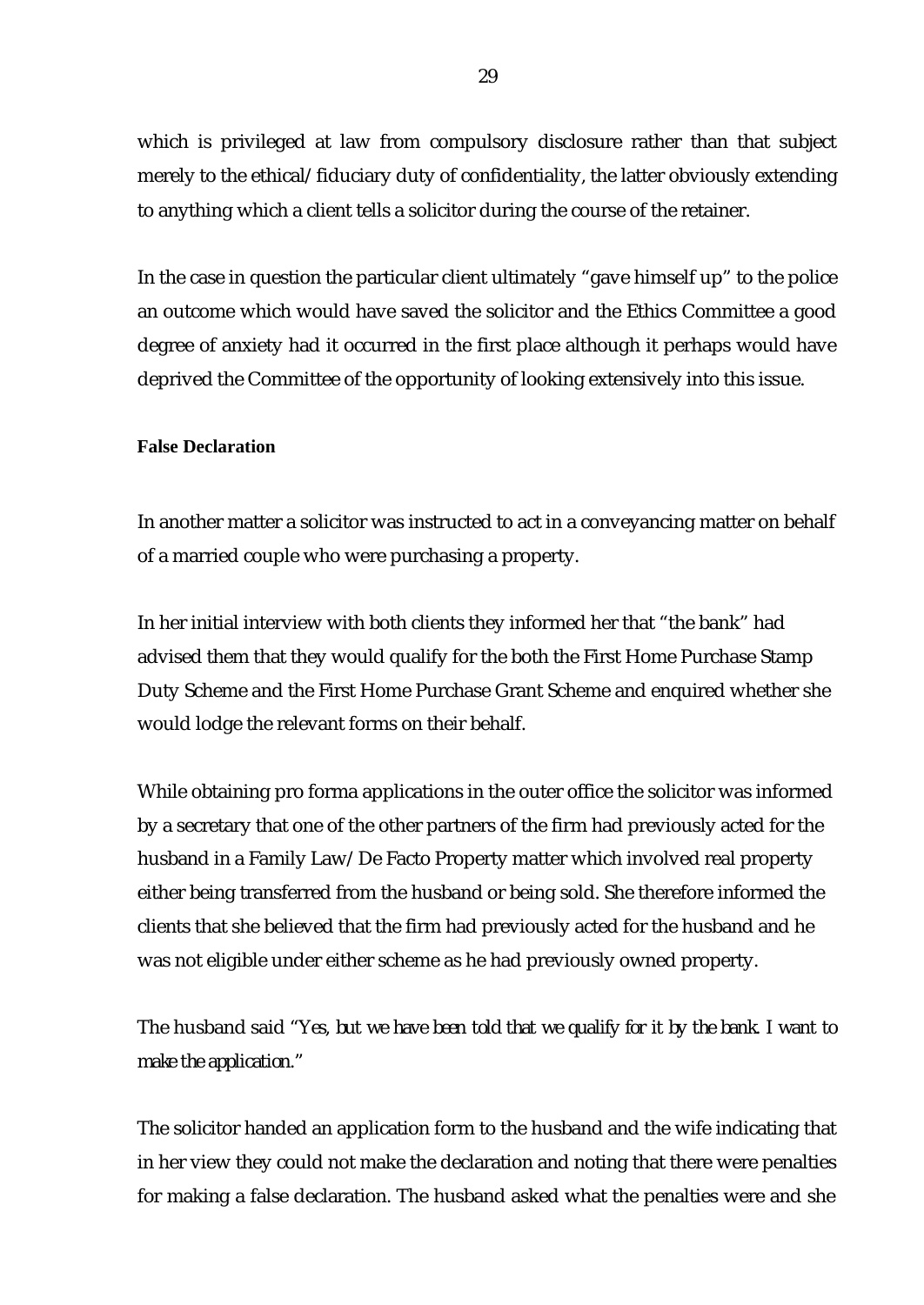indicated there were fines and other penalties applicable and further said *"I then advised that I was of the view that they would not qualify for the Scheme but if they wished to seek further information they should do so from the Office of State Revenue."*

Prior to the scheduled date for settlement, a completed application form was returned to the firm which did not come to the solicitor's notice until at least 14 days later as she was on holidays for a period of time. She says that the application form was not submitted but she remains concerned that *"the male client has obviously made a false declaration".*

Ironically, the clients complained to the Legal Services Commissioner about failings in the solicitor's provision of service to them including her refusal to submit the application form to the Office of State Revenue.

She sought the Society's advice as to whether she had a duty under the Crimes Act to report the false declaration made by the husband in the application for the First Home Owner Grant Scheme.

Section 44 of the First Home Owner Grant Act, 2000 says:

### *" 44. Knowingly giving false or misleading information*

*A person must not:*

- *(a) make a statement, orally or in writing, to an authorised officer, or*
- *(b) give information, orally or in writing, to an authorised officer knowing that it is false or misleading in a material particular. Maximum penalty: 100 penalty units."*

"Authorised officer" means, according to Section 33 of that Act: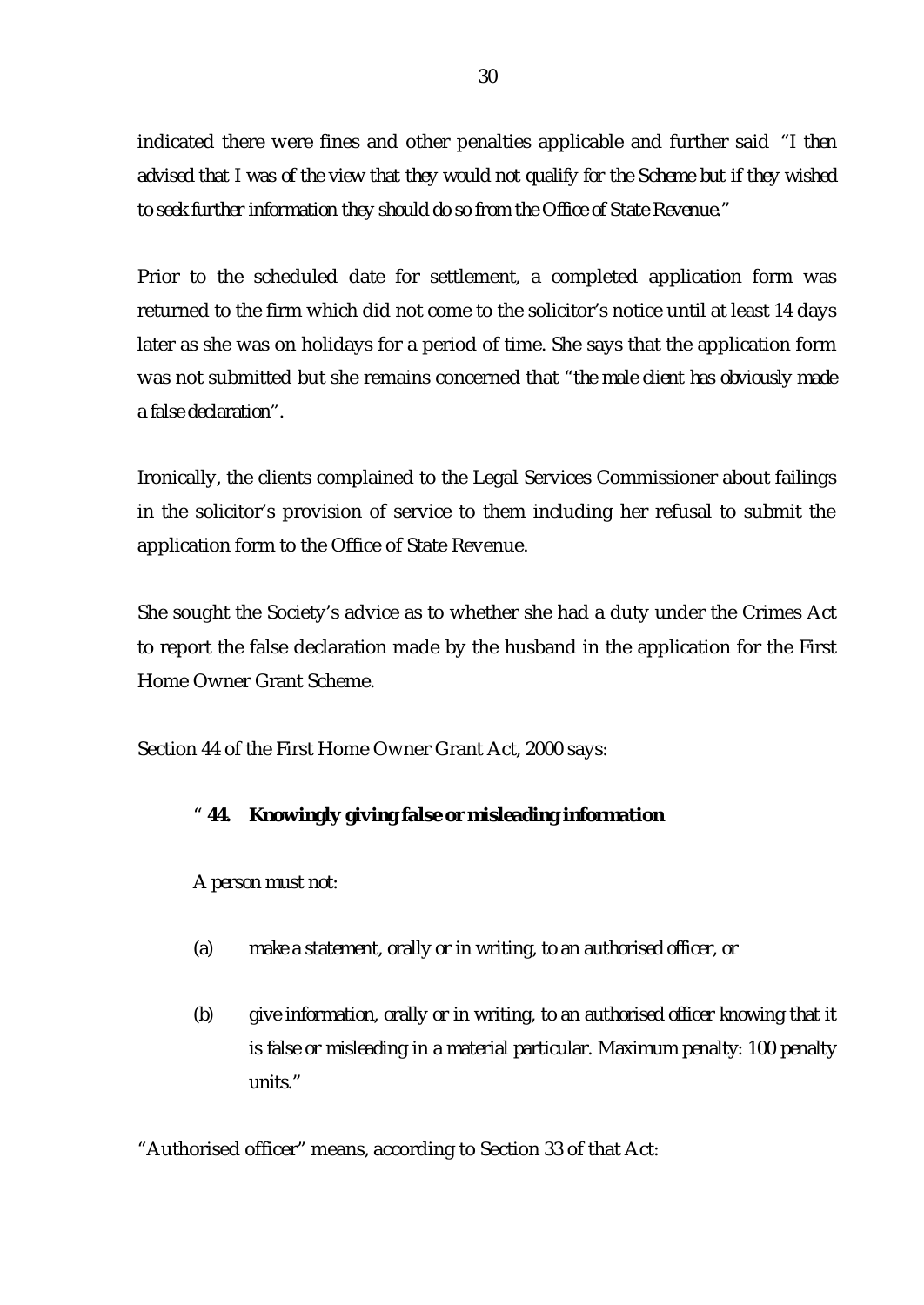*"A person who is an authorised officer for the purposes of the taxation laws, as referred to in section 68 of the Taxation Administration Act 1996, is taken to be an authorised officer for the purposes of this Act."*

Section 11(1) of the First Home Owner Grant Act, 2000 provides that:

*"An applicant for a First Home Owner Grant is ineligible for the grant if the applicant or the applicant's spouse has, before 1 July 2000, held:*

- *(a) a relevant interest in residential property in New South Wales, or*
- *(b) an interest in residential property in another State or a Territory that is a relevant interest under the corresponding law of that State or Territory."*

The Committee felt that this being such a vexed legal as well as ethical/professional problem the firm should obtain its own independent legal advice, inclining to the view that the making of the false declaration by the client amounted to a serious indictable offence pursuant to Section 316 of the Crimes Act but that the solicitor could not report the offence because of the restrictions imposed by Rule 2 which the Committee agreed, in its present form, is unclear and perhaps should be revised.

### **Prevention**

#### **Anticipated perjury**

A solicitor was drawn into a conversation at Court with a witness who was to be called by the other party and who made comments suggesting to the solicitor that the witness was going to commit perjury. He wanted to know if he should tell anyone. While he could not turn a blind eye to the commission of perjury, on the other hand no offence had been committed.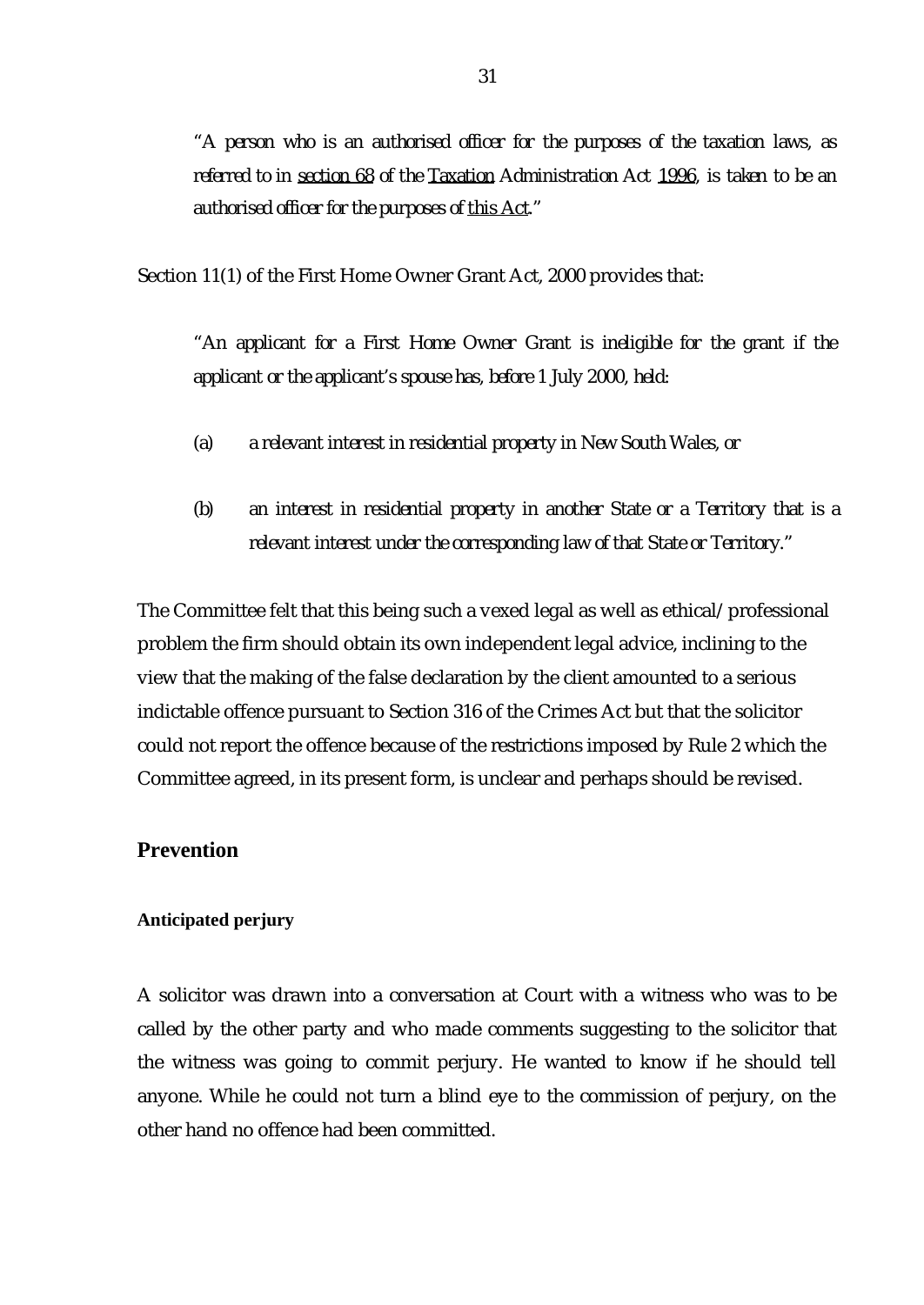#### **Client Threatening Harm**

Contrast this with the situation where a client or other party threatens to harm a third party where a solicitor may be able to prevent the harm and where the threat of harm overrides the duty of confidentiality.

There may be situations where to do otherwise would play heavily on the solicitor's conscience and where for example the threat is one of death or severe physical harm, a solicitor would hardly be successfully complained about or sued by a client where there was reasonable apprehension that the client would carry out the threat.

In an earlier edition of Riley's New South Wales Solicitor's Manual the position was put most succinctly in the following terms:

*"It might be argued … that a solicitor who is informed by a client of the client's intention to perform an illegal act should be discharged from any continuing contractual duty to maintain the client's confidence if the solicitor's silence would enable the illegal purpose to be accomplished. Thus, a solicitor, who is told by the client for whom the solicitor is acting in a Family Law dispute that the client intends to kill the client's spouse, should not be bound to maintain the confidentiality of that communication if the solicitor has a real apprehension that the client will implement that professed intention."*

This is unfortunately not an uncommon enquiry made to the Ethics Section and the appropriateness of the solicitor reporting the possible crime is heavy notwithstanding the obvious detriment the disclosure of the making of the threat will have on the client's matter. It could be argued that this is in the client's interests by preventing the client from doing something which will have severe consequences not only for another party but also for the client.

### **Conclusion**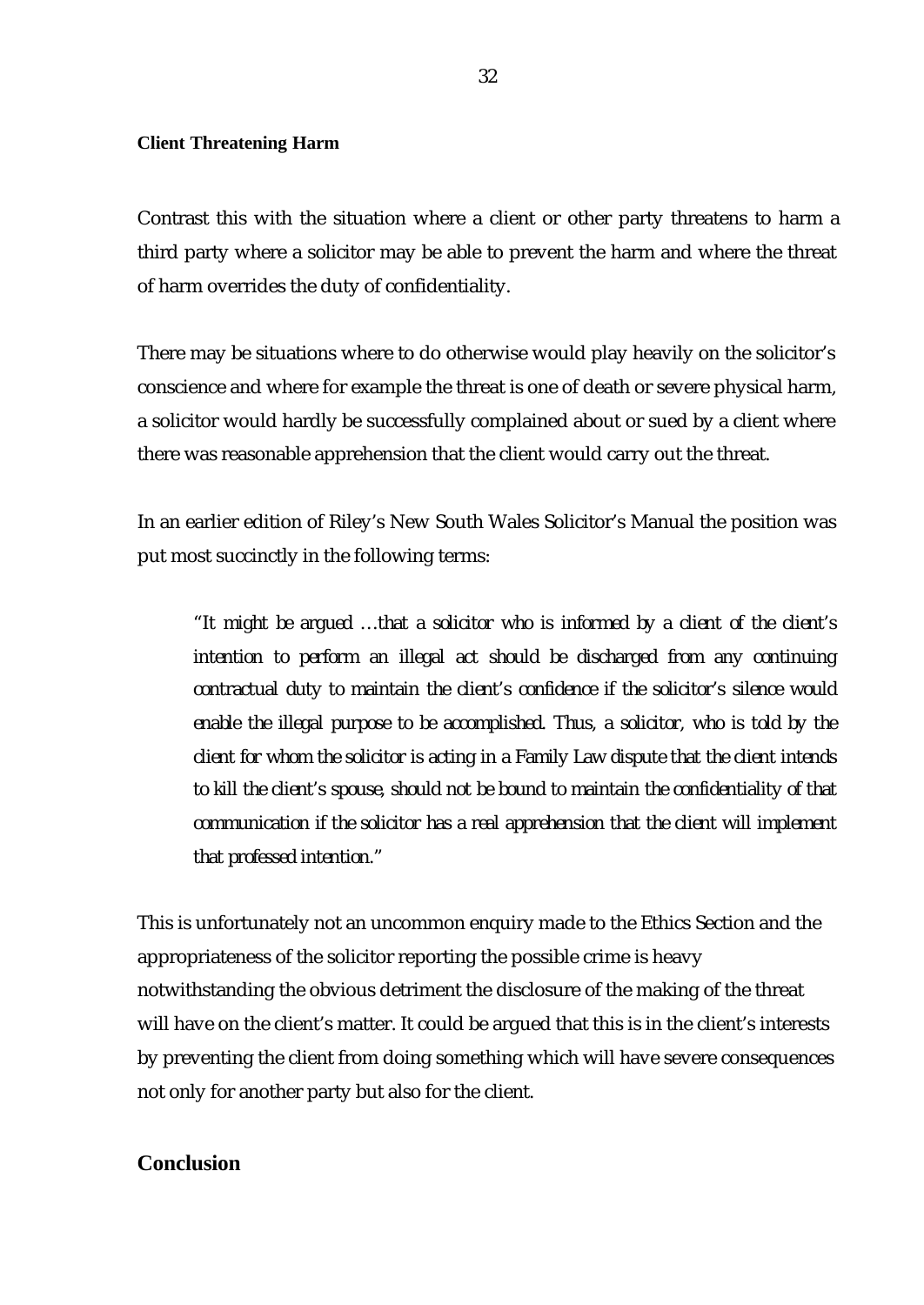Clearly you cannot advise how to circumvent the law. Advising as to how the law applies to a particular situation may even of itself be fraught with difficulty. There are many ways in which acting in accordance with the client's wishes and therefore on the face of it the client's interests will interfere with the due administration of justice resulting in possible disciplinary action against a legal practitioner. You cannot plead independence to suit your own case and pretend that the advice is being given in a vacuum.. The cases referred to above indicate the very fine line over which it is easy to fall in assisting a client's fraudulent activity. You do not need to be actively assisting or to be getting a direct benefit to incur a liability. Turning a blind eye will not save you.

# **The Law Society of New South Wales** Statement of Ethics

The law should protect the rights and freedoms of members of the community. The administration of the law should be just.

The lawyer practises law as an officer of the Court. The lawyer's role is both to uphold the rule of law and serve the community in the administration of justice.

# *In fulfilling this role, lawyers should*

- Serve their clients' interests competently
- Communicate clearly with their clients
- Treat people with respect
- Act fairly, honestly and diligently in all dealings
- Pursue an ideal of service that transcends self-interest
- Work with their colleagues to uphold the integrity of the profession and honourable standards and principles
- Develop and maintain excellent professional skills
- Act frankly and fairly in all dealings with the Courts
- Be trustworthy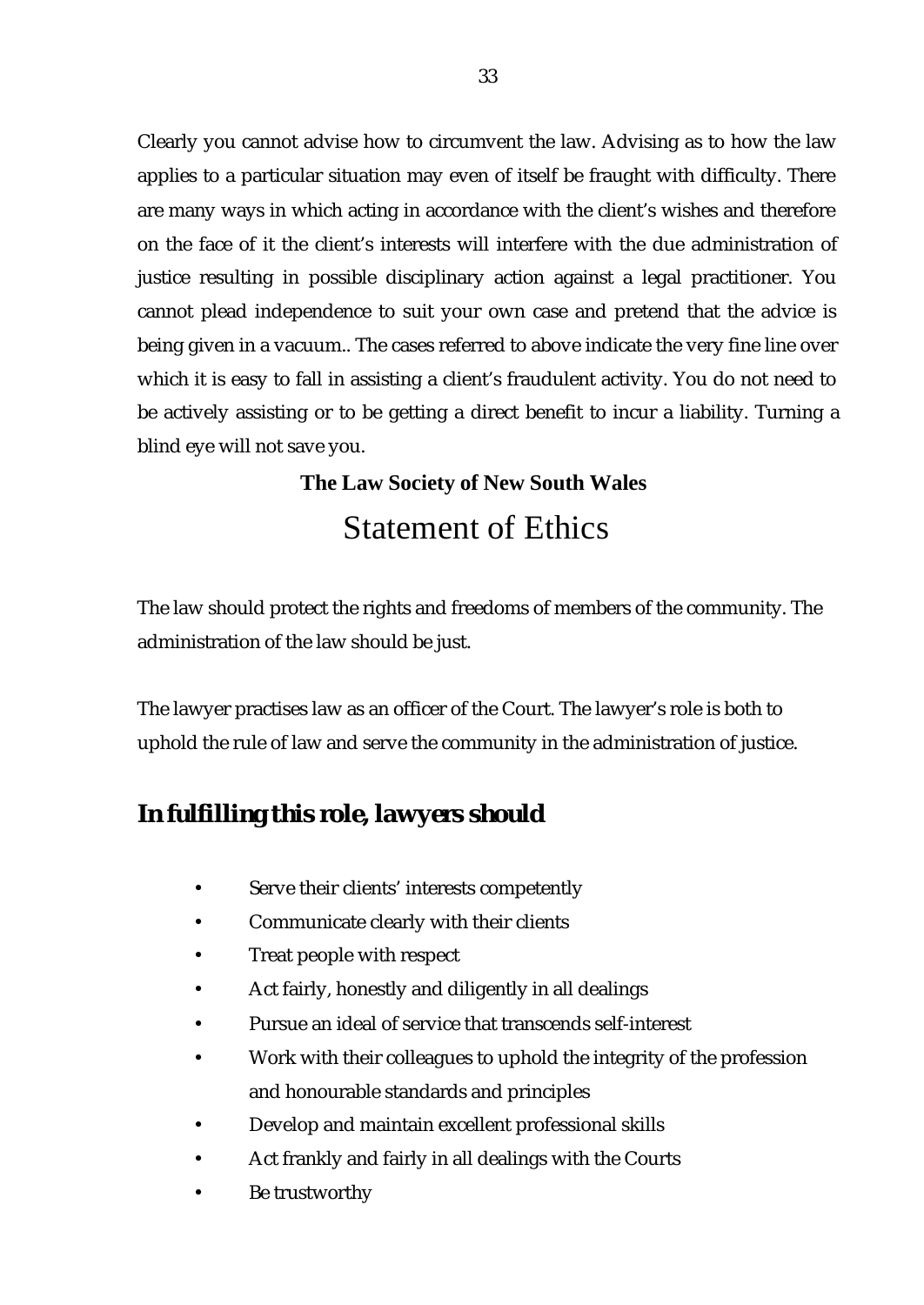- Keep the affairs of clients confidential, unless otherwise required by the law
- Maintain and defend the rights and liberty of the individual
- Avoid any conflict of interest

In fulfilling this role, lawyers are not obliged to serve the client's interests alone, if to do so would conflict with the duty which lawyers owe to the Court and to serving the ends of justice.

Proclaimed by The Law Society of New South Wales – 20 November 1994

# **Ethics Column – LSJ December 1998**

ALTHOUGH THE DUTY OF confidentiality to the client is regarded as the cornerstone of the solicitor/client relationship, it is not inviolable. The Ethics Committee has recently grappled with the dilemma facing a solicitor who was caught between the legal practitioner's duty of confidentiality to a client and the responsibilities of a good citizen to report a crime.

**After the event**

Imagine you are acting in a straightforward civil matter. What do you do if you happen to obtain information suggesting your client might be guilty of some sort of fraud – such as dishonestly obtaining money by deception, or obtaining property with intent to defraud by a false pretence?

You could find yourself in a serious position.

We know that lawyers practising in criminal law can represent a client they know to be guilty as long as they do not mislead the court. But the conflict between the duty of candour to the court and the duty of confidentiality, competence and diligence to the client does not only surface in criminal matters.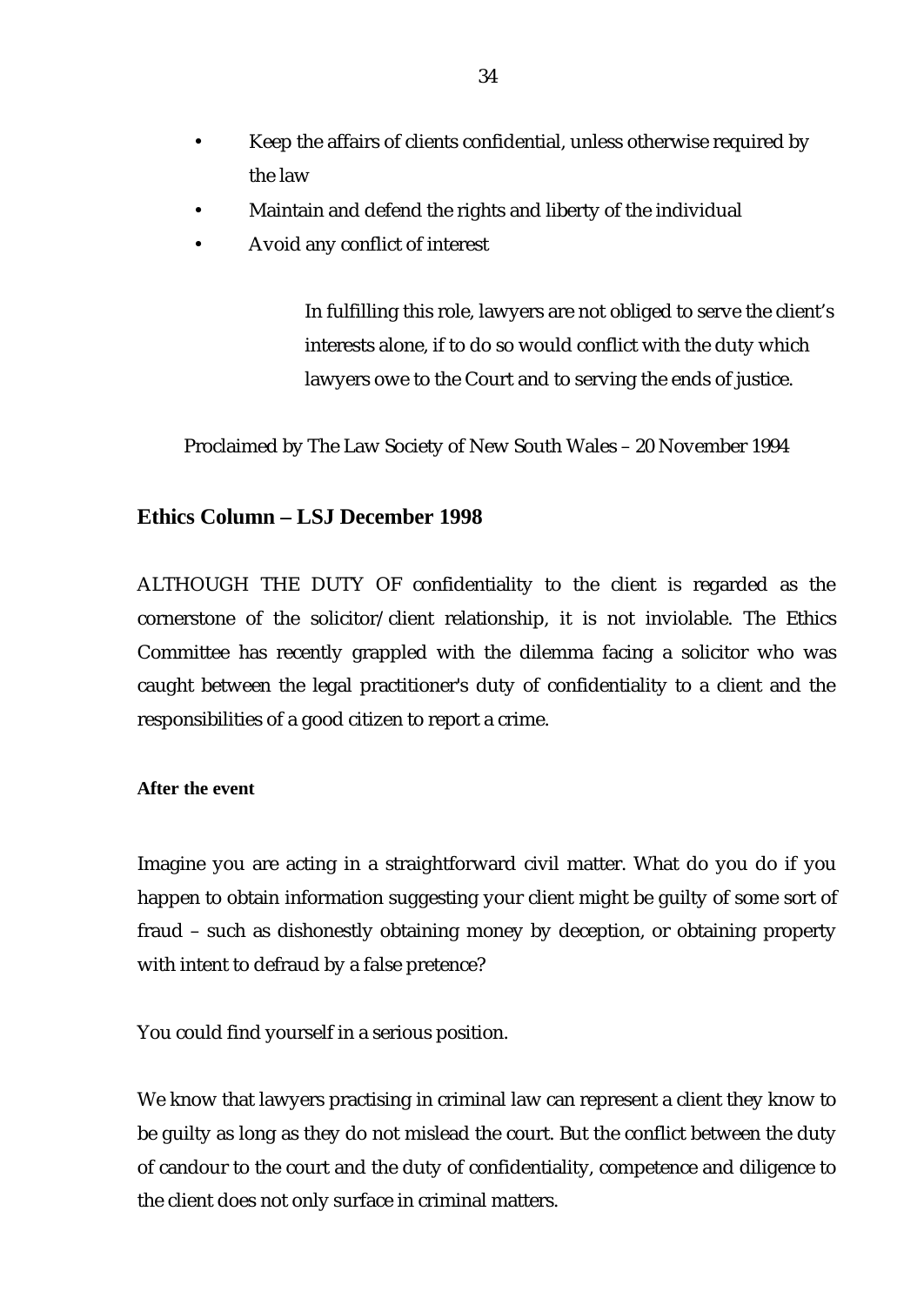Rule 2 in the Revised Professional Conduct and Practice Rules says you must maintain the client's confidentiality. Section 57D(4) of the Legal Profession Act 1987 makes failure to comply with Rule 2 capable of being professional misconduct or unsatisfactory professional conduct.

But you may have a conflicting statutory duty of disclosure imposed by s.316 of the Crimes Act.

#### **Rule 2.1 says:**

"A practitioner must not, during, or after termination of, a retainer, disclose to any person, who is not a

partner or employee of the practitioner's firm, any information, which is confidential to a client of the practitioner, and acquired by the practitioner during the currency of the retainer, unless -

- 2.1.1 the client authorises disclosure:
- 2.1.2 the practitioner is permitted or compelled by law to disclose; or
- 2.1.3 the practitioner discloses information in circumstances in which the law would probably compel its disclosure, despite a client's claim of legal professional privilege, and for the sole purpose of avoiding the probable commission or concealment of a felony.
- 2.2 A practitioner's obligation to maintain the confidentiality of a client's affairs is not limited to information which might be protected by legal professional privilege, and is a duty inherent in the fiduciary relationship between the practitioner and client."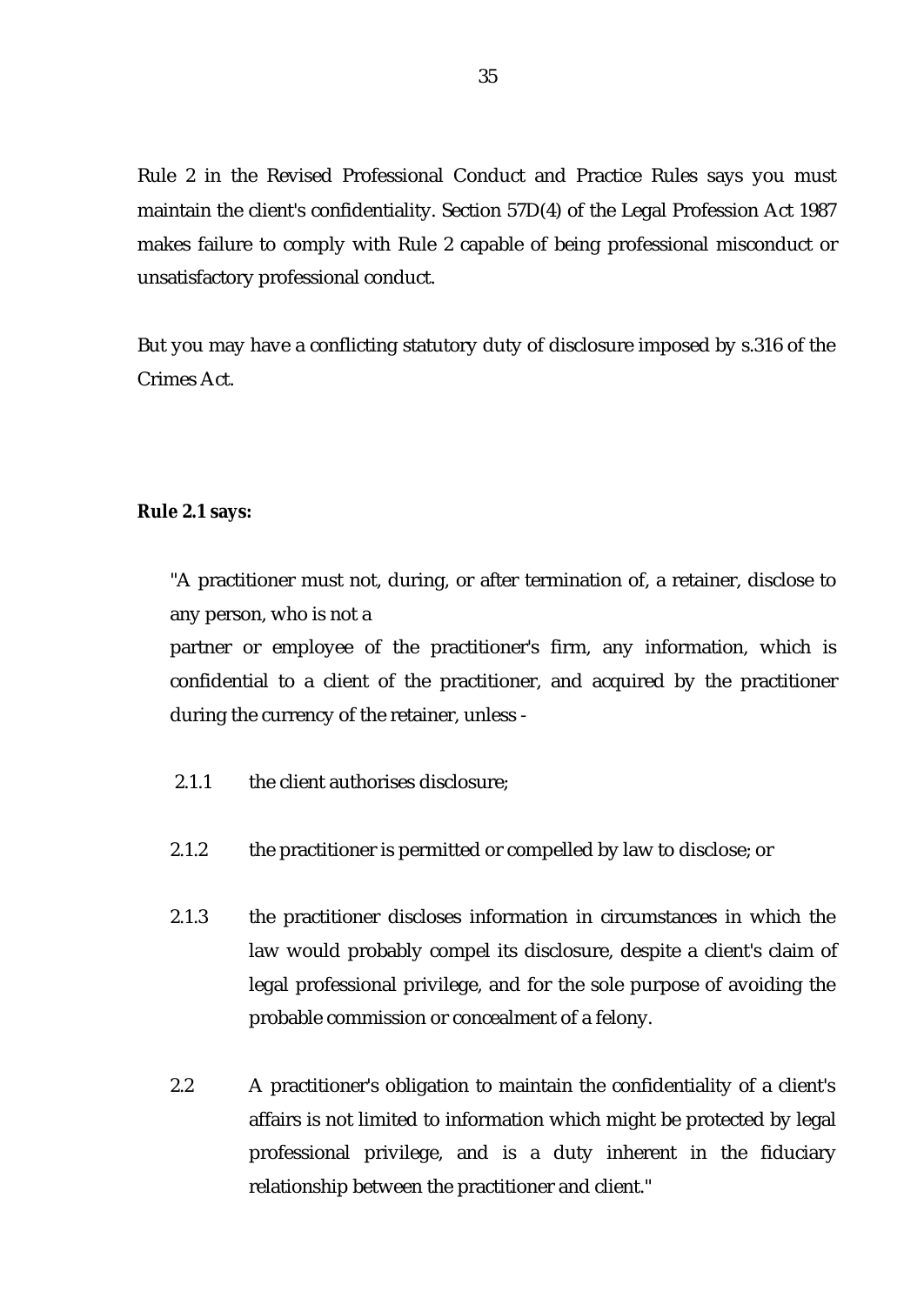Section 57D(1) of the Legal Profession Act makes rule 2 binding on the solicitor. The consequences of being guilty of professional misconduct or unsatisfactory professional conduct are that a complaint may be made against you and disciplinary action may flow. At the most serious end of the scale, a finding of professional misconduct might result in an order striking your name off the roll.

Section 316(1) of the Crimes Act says: "If a person has committed a serious offence and another person knows or believes that the offence has been committed and that he or she has information which might be of material assistance in securing the apprehension of the offender or the prosecution or conviction of the offender for it fails without reasonable excuse to bring that information to the attention of a member of the Police Force or other appropriate authority, that other person is liable to imprisonment for two years."

The Crimes Act defines "serious offence" in s.311(1) as an "offence punishable by imprisonment or penal servitude for 5 years or more or for life".

So there are serious consequences if you ignore a clear obligation to disclose under s.316.

There are also serious consequences if you breach the duty of confidentiality and are not protected by rule 2.1.3.

Recently, a solicitor facing this dilemma sought the Society's guidance. The Ethics Committee considered it such a serious matter that it sought senior counsel's advice.

Coincidentally, two other solicitors also approached me with similar problems involving possibly very serious offences.

All three solicitors said that they had encouraged or at least advised their clients to give themselves up to the police. All three clients initially rejected that advice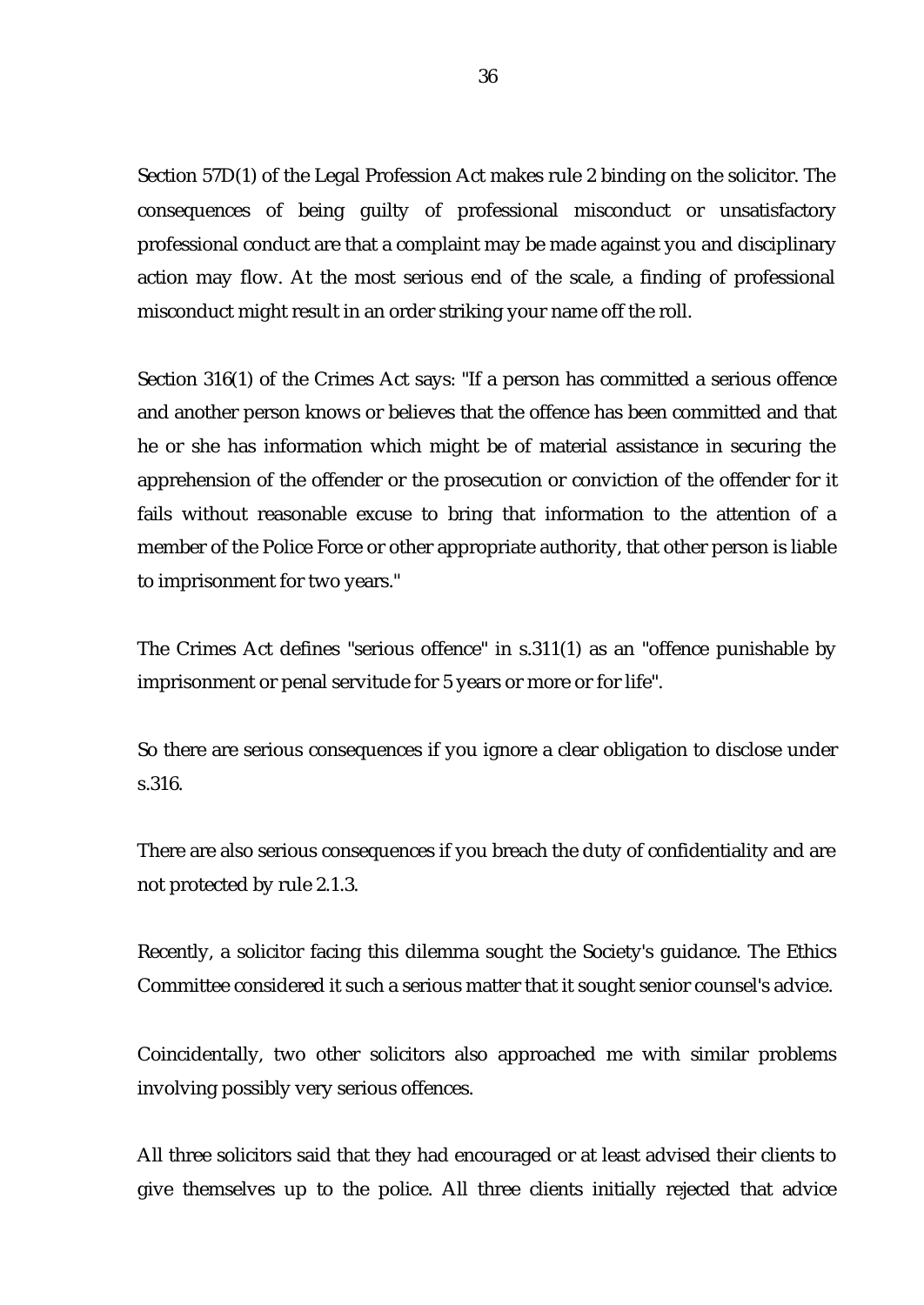although one solicitor later said that his client had decided to do so. In none of the cases would the client authorise the solicitor to disclose the offence and thereby let them off the rule 2 hook.

The first step for a solicitor in this situation is to consider whether the elements of the offence seem to be made out and therefore that the provisions of s.316 apply.

In the original case, it was only the client's confession to the solicitor on being confronted which provided the solicitor with the requisite belief that the serious offence had been committed.

The next step is to determine whether the duty imposed by rule 2 amounts to a "reasonable excuse" within the meaning of s.316, enabling the solicitor not to disclose.

Senior counsel felt that, although the information which the solicitor had obtained fell within s.316, it was also information confidential to the client within rule 2. Therefore the solicitor had a reasonable excuse within s.316 not to disclose it.

#### **Before the event**

What if the client tells the solicitor about an offence that the client intends to commit? This may be quite different. See my Ethics columns of March 1998, November 1997 and December 1996.

It is quite possible that criminal and disciplinary sanctions will be applied where you conspire with, assist or counsel a client over future offences such as tax evasion or other frauds on the Commonwealth or state revenue authorities.

#### **Take advice**